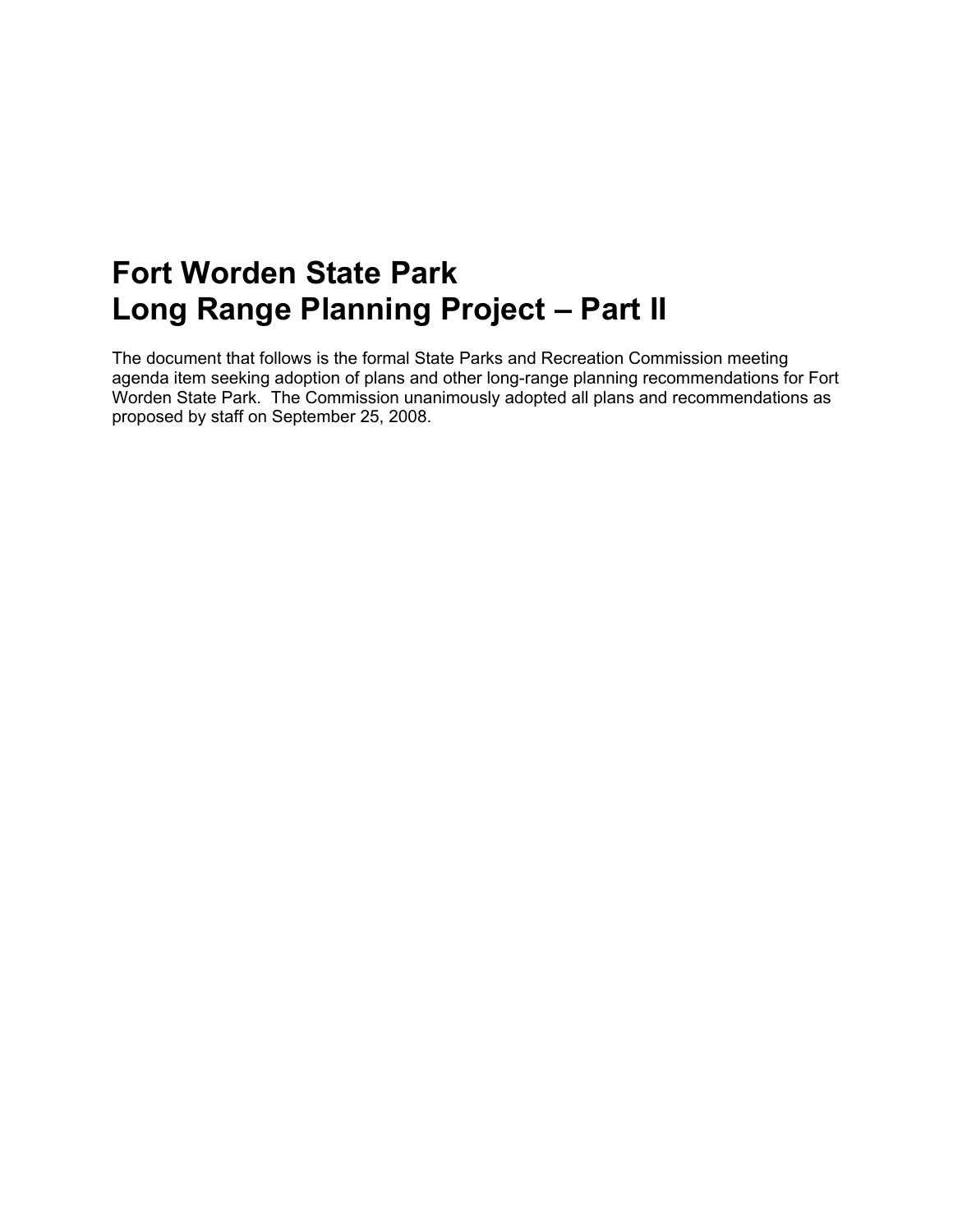Rex Derr **Director** 



# STATE OF WASHINGTON WASHINGTON STATE PARKS AND RECREATION COMMISSION

7150 Cleanwater Drive S.W. • P.O. Box 42650 • Olympia, WA 98504-2650 • (360) 902-8500) *TDD (Telecommunications Device for the Deaf): (360) 664-3133 www.parks.wa.gov*

September 25, 2008

# **Item E-7: Fort Worden Long Range Plan II - Requested Action**

**EXECUTIVE SUMMARY:** This item asks the Commission to adopt *Guidelines for Rehabilitation* and a S*ite and Facilities Use and Development Plan* for Fort Worden State Park. The item also seeks Commission approval of a framework and process to guide transition of carefully selected portions of park management functions to a non-profit organization and authorization to proceed with initial steps. This item complies with our Centennial 2013 Plan element, "Our Commitment – Facilities & Financial Strategy" and with our core values.

# **SIGNIFICANT BACKGROUND INFORMATION:**

Long-range planning for Fort Worden State Park (Fort Worden) began in the fall of 2004. During the past four years staff worked with the public to complete a series of planning tasks leading to the facility plan, rehabilitation guidelines, and approach to park governance recommended in this agenda item. Long-range planning included three prior Commission actions:

- Adoption of a vision and mission statement for Fort Worden (March 2005)
- Approval of a roadmap and assumptions to guide long range planning (August 2005)
- Adoption of land classifications, long-term boundary, value statements, and park use and development principles (January 2007)

# Commission Direction

As part of its January 2007 action, the Commission refined its vision for the park, seeking to establish Fort Worden as a center for life-long learning (Appendix 1)*.* The Commission directed staff to complete several additional tasks towards achieving this vision including:

- 1. Prepare a *business and operations implementation plan* to guide program development, financial management, and operation of a life-long learning center;
- 2. Prepare a s*ite and facilities use and development plan* to guide long-term use and development of the park and complete related environmental review;
- 3. Prepare *design guidelines* to guide on-going rehabilitation of structures and landscapes and ensure protection of the Fort Worden National Historic Landmark; and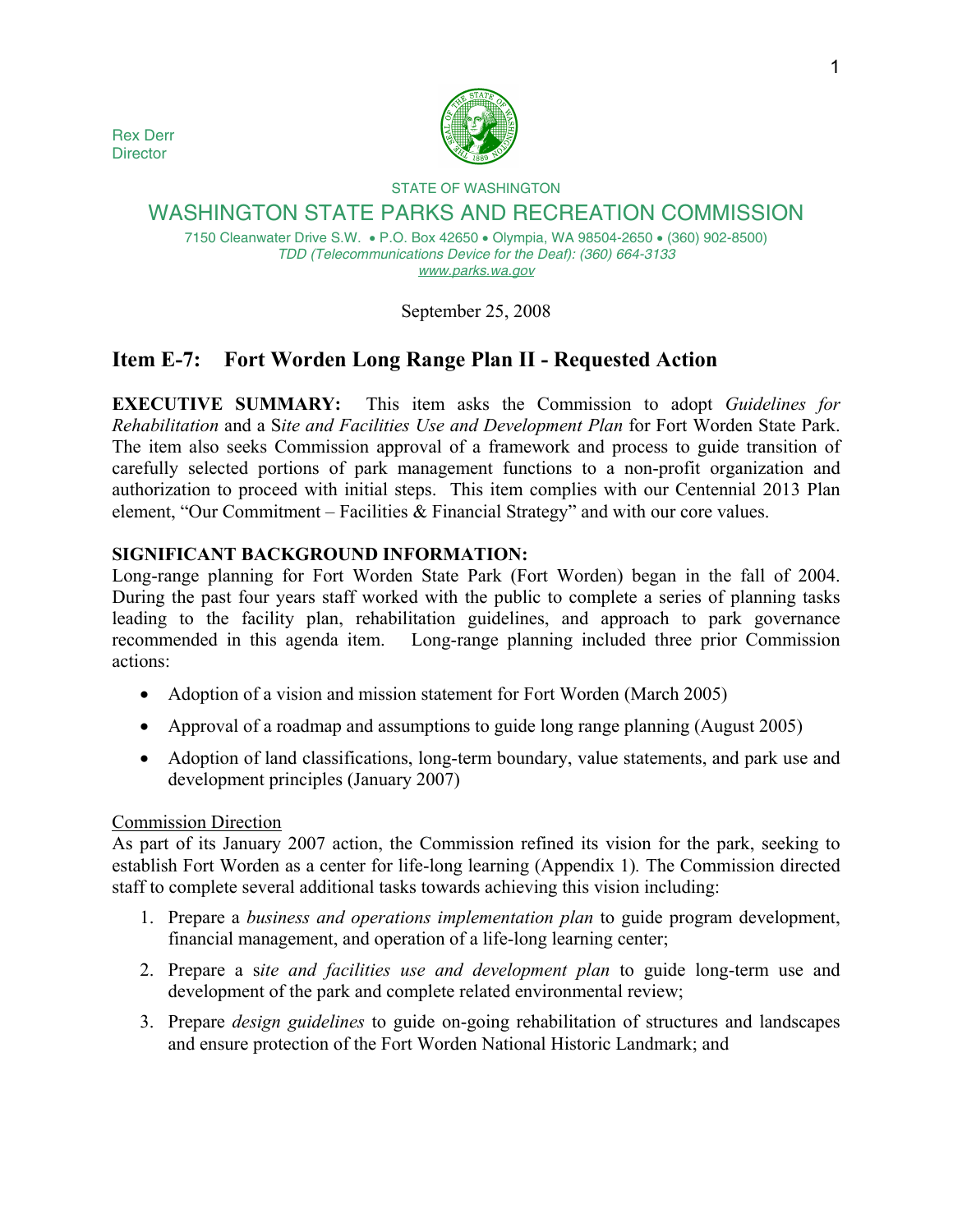4. Assemble a volunteer task force to evaluate park governance and recommend a management structure best suited to achieving the Commission's life-long learning center vision.

#### Planning Process

The effort to complete the above tasks incorporated work by a consulting team led by PROS Consulting, a nationally recognized leisure and recreation-oriented management consulting firm. Planning followed four general stages:

Stage 1: Assessment of existing conditions,

Stage 2: Exploration of alternatives,

Stage 3: Development of preliminary recommendations, and

Stage 4: Preparation of final recommendations for Commission action.

For each stage, staff posted documents to the agency's website, met with individuals and organizations, and held workshops to present information and receive input. Planning has included extensive participation by the Fort Worden Advisory Committee, directors and staff of Fort Worden's non-profit and business partners, the City of Port Townsend, park visitors, staff, neighbors, and interested members of the public. Participants also provided follow-up input by mail and e-mail.

In August 2008, staff provided the Commission a report on progress towards completing directed tasks. This report provided the Commission with preliminary recommendations in the areas of business and operations implementation, site and facilities use and development, guidelines for rehabilitation, and park governance. The report also described issues raised through the planning process and staff's approach to addressing them. Written input from public workshops and follow-up correspondence was also provided to the Commission.

#### **STAFF RECOMMENDATION:**

Staff recommendations for the Site and Facilities Use and Development Plan, Guidelines for Rehabilitation and park governance are outlined below.

Staff also prepared a Business and Operations Implementation Plan (Appendix 2) as directed. This plan is intended as a working document to guide implementation of the life-long learning center vision in a manner that is financially feasible and sustainable. Because it is a working document, staff does not anticipate seeking its adoption by the Commission.

#### Site and Facilities Use and Development Plan

Staff recommends the Commission adopt the Site and Facilities Use and Development Plan as included in Appendix 3. To accommodate unforeseen uses as Fort Worden grows and evolves, the plan avoids setting particular building functions/users and instead assigns each building a use category. This approach provides flexibility, yet still allows planning for infrastructure, circulation, transportation, and other park-wide systems. Working with the City of Port Townsend Planning Department, staff hopes to propose adoption of the plan by the City Council into its zoning code. This will require additional environmental review and adoption of a "Planned Action" under the State Environmental Policy Act (SEPA).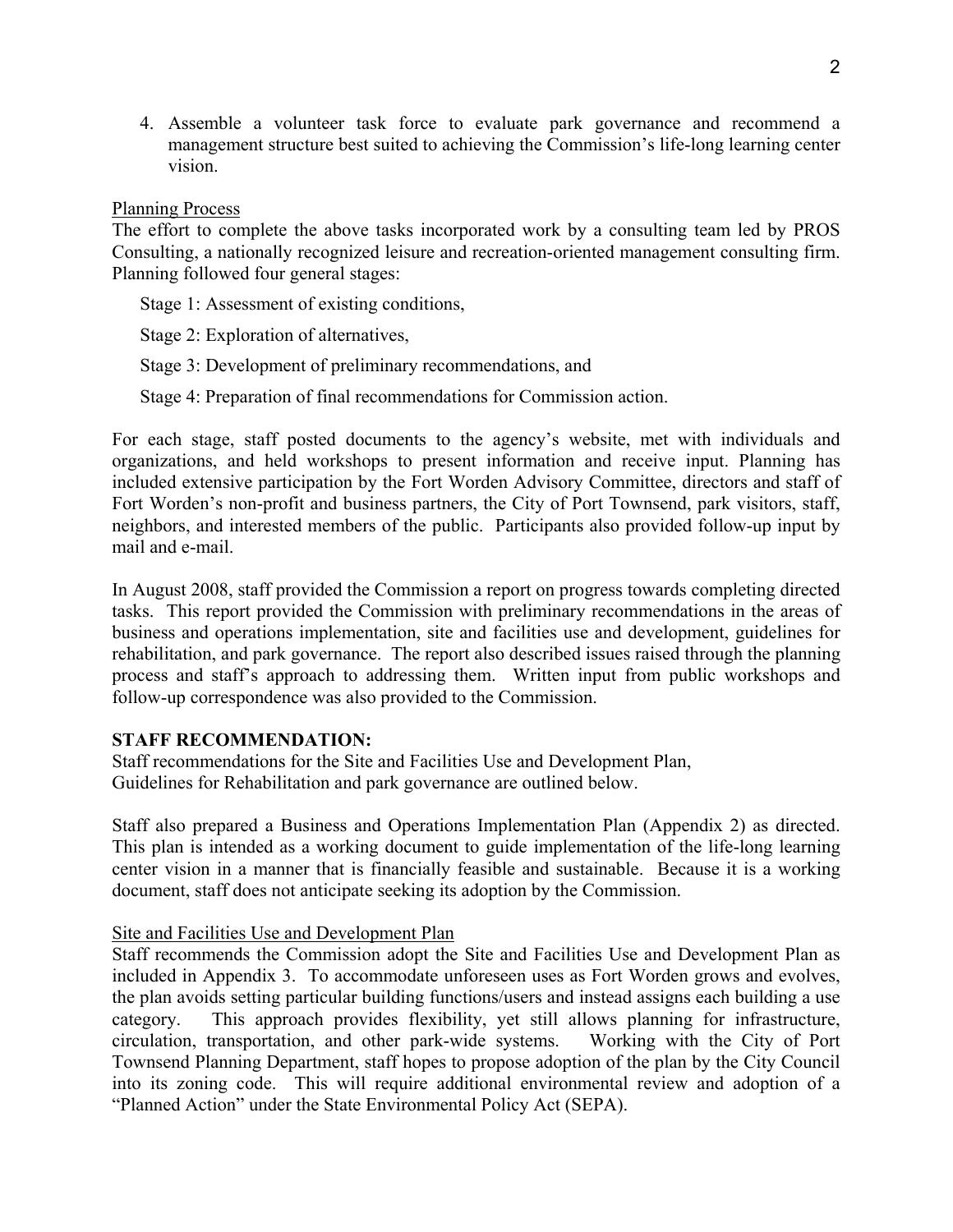#### *Recommendations for Upper Campground Expansion*

The upper campground currently provides thirty hookup sites. Expansion of this facility would allow existing park host sites to be relocated out of the main campus' historically significant landscape. Aside from improving the appearance of the main campus, relocating host sites to the upper campground puts them in closer proximity to restrooms, showers, trash receptacles, and other RV-related support facilities and amenities.

The forested areas surrounding the upper campground and the Peace Mile Trail provide a significant natural experience in an otherwise largely developed campus. Consequently, staff recommends limiting development of new sites in the upper campground to the existing footprint and previously disturbed areas. Expansion should target ten to twelve additional sites to replace host sites removed from the main campus.

Addition of host campsites to the upper campground may require removal of vegetation. A number of public planning participants have expressed specific concern over this possibility. Consequently, staff will work with interested members of the public during the design of campground improvements to minimize removal of trees and vegetation, limit cut and fill of slopes, and potentially reroute the Peace Mile Trail to maintain its natural experience.

If site constraints preclude adding ten to twelve additional campsites to the upper campground, an alternative could construct a small number of additional sites in conjunction with development of staff housing on the south slope of Artillery Hill. This would require retention of some host sites in their present location until new staff housing that incorporates necessary support facilities (e.g., restrooms and showers) is constructed.

#### *Recommendations for Park Entrance Relocation*

The City of Port Townsend suggested moving the park's main entrance from Fort Worden Way to a reconfigured west gate entrance (from Admiralty Street). This would encourage visitors to access the park via San Juan Avenue where the City has completed sidewalks and other safety improvements. Staff received considerable public input urging the entrance not be moved. Issues included potential impacts to natural features and nearby trail experiences caused by increased traffic and related roadway improvements. Rerouting traffic would also have external effects, relocating traffic from one residential neighborhood to another.

Staff recommends that in order to give these issues consideration due, decisions regarding entrance relocation should be conducted as a separate, more detailed planning process. The City of Port Townsend and Fort Worden staff should work together to complete a full evaluation of the advantages, disadvantages, and environmental impacts associated with changing the main entrance. This should include an evaluation of physical constraints, safety, cost, and effects on nearby neighborhoods. Proposed actions resulting from this evaluation will require additional environmental review and consequently, the public will have opportunities to provide additional input.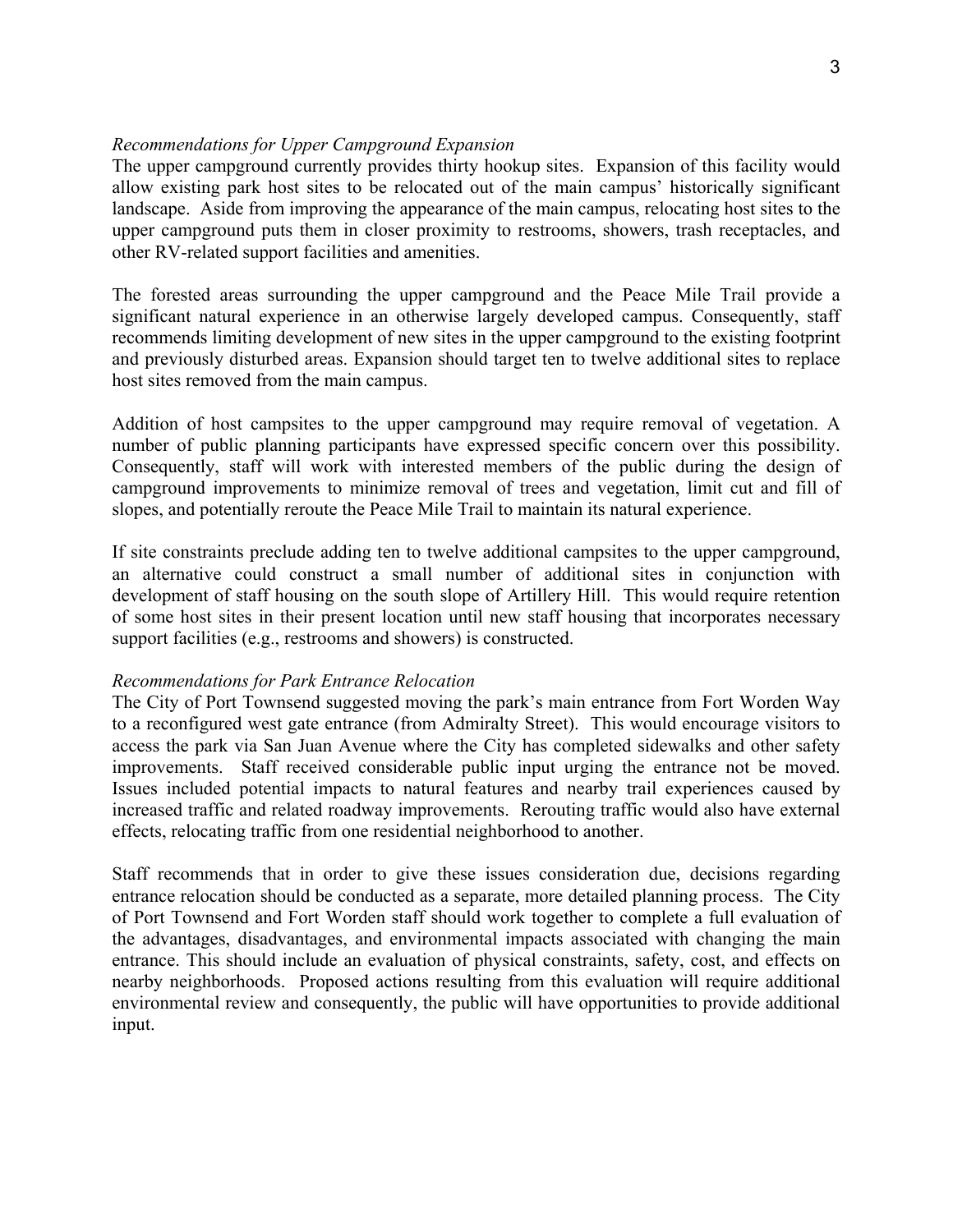#### Guidelines for Rehabilitation

Staff recommends the Commission adopt the Guidelines for Rehabilitation as included in Appendix 4. By Commission policy, work on historic structures and landscapes at Fort Worden must adhere to the US Department of Interior Secretary's Standards for the Treatment of Historic Properties. While these standards provide guidance on the treatment of historic properties in general, they provide little specific direction on how to preserve the integrity of a particular historic property. The Guidelines for Rehabilitation recommended by staff provide a critical intermediate step between the Secretary's Standards and design of specific improvements at Fort Worden.

The guidelines provide architects, builders, property managers, tenants, maintenance staff and others with parameters on how much change can be introduced in adapting a site, building, or feature to a new use. Their overall purpose is to ensure that Fort Worden retains its authenticity and historical integrity while allowing flexibility to adapt the site and structures to address evolving needs of the park.

#### *Recommendations for Interpretation of Guidelines and Plan Review*

The State Parks Historic Preservation Officer (SPHPO) should provide on-going interpretation and plan review for proposed projects if or until such time as a Commission-approved non-profit management entity appoints a qualified on-site preservation official to fulfill this function. Alternatively, the Commission may chose to appoint a qualified on-site preservation official without approving a non-profit management entity. The qualifications for the on-site historic preservation official should be agreed upon in a Memorandum of Understanding or other formal agreement between the Commission and the non-profit management entity.

Appointment of an individual, as opposed to a committee, is preferred to promote responsive, timely and predictable decision-making. A review committee may be formed at the discretion of the SPHPO or appointed on-site preservation official, but should only serve in an advisory capacity.

Staff proposes to develop a formal process for review and approval of proposed new construction and rehabilitation projects at Fort Worden. Staff will prepare this process for approval by the Director within six months of Commission adoption of the Guidelines for Rehabilitation. The approved process should include a "pre-application meeting" where the SPHPO or on-site historic preservation official can meet with a project proponent and identify any technical investigation necessary to proceed (e.g., Historic Structure Report, see National Park Service Preservation Brief #43) and establish review requirements, schedule, and other considerations related to the proposed project.

The approved review process should also set a series of review thresholds based on a project's magnitude and the extent of change to historic structures, landscapes, or small-scale features expected to result. This should include a minimum threshold under which no formal review is necessary for work completed by someone with basic training in historic preservation (e.g., routine maintenance and minor improvements). Intermediate and higher thresholds requiring review by the on-site historic preservation official, SPHPO, the Commission, or others should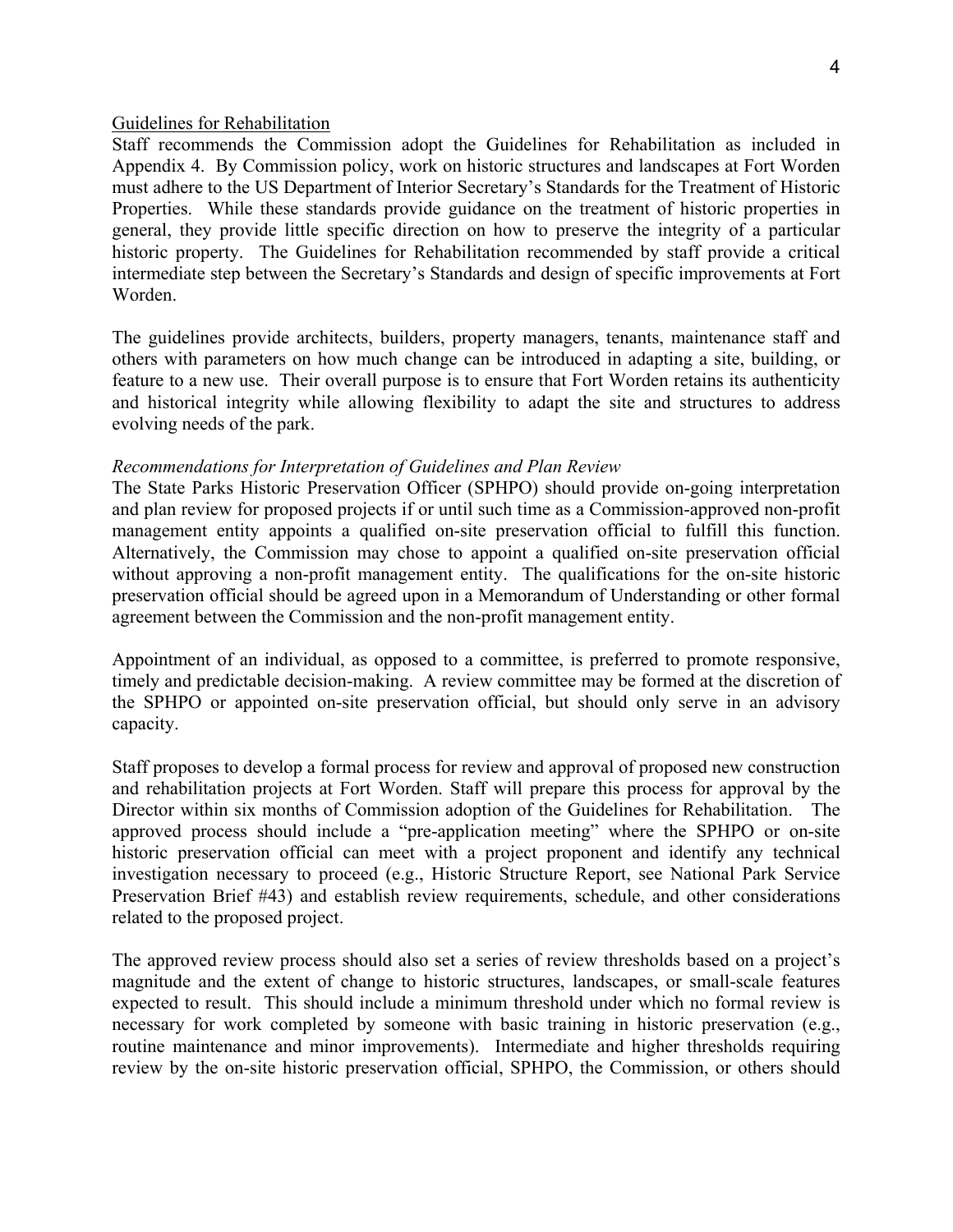also be established where helpful in fostering predictability, efficiency, or timeliness of review while ensuring the park's historical integrity is preserved.

#### *Recommendations for Revisions and Additions to the Guidelines*

Historic preservation is not a static endeavor. The Guidelines for Rehabilitation will likely require revision to reflect significant changes in the Commission's historic preservation policies, accepted preservation practices, accessibility requirements, and other mandates, or to correct any errors or omissions. Putting the guidelines into actual practice may also reveal situations where additional or more refined guidance on appropriate rehabilitation is necessary or where guidelines lead to an erroneous result.

To ensure they retain their usefulness and remain state of the art, the guidelines should be reviewed on a two-year cycle. As part of regular review, the Fort Worden State Park Manager or non-profit management entity should solicit input from stakeholders (e.g., Advisory Committee, Partners, and City departments/boards) and transmit proposed amendments through the historic preservation officer (either the SPHPO or on-site preservation official) to the State Parks Director and ultimately to the Commission for approval. Commission approval will require an opportunity for public comment as well as environmental review in compliance with SEPA.

Any amendment of the guidelines will require close coordination with the City of Port Townsend, particularly once the City adopts the guidelines into its zoning code as envisioned. Proposed amendments may require separate approval by the City. Amendment of the guidelines will also include consultation with the National Park Service National Historic Landmark Program to ensure consistency with and retention of Fort Worden's National Historic Landmark designation.

In extraordinary circumstances, changes to the guidelines necessary to respond to an emergent issue/need may be proposed for Commission approval outside of the regular review cycle.

#### Governance

In fall 2007, the Director appointed seven members to the Fort Worden Task Force to evaluate park governance and recommend a structure best suited to achieving the Commission's life-long learning center vision. Agency staff, a member of Centrum's staff, and a Special Assistant Attorney General appointed specifically for this project, supported the work of the Task Force. Appendix 5 describes the composition of the Task Force, its evaluation process, and its recommendations.

The Task Force's evaluation included three underlying premises: First, the status quo has not produced a satisfactory result and does not appear financially sustainable over the long-term. Second, the current management structure tends to isolate partner organizations and creates little incentive for them to work together for the good of the park as a whole. Third, the agency alone cannot achieve the Commission's vision for the park. A vibrant, sustainable life-long learning center will require the park and its non-profit and business partners to work together effectively – sharing resources, expanding program offerings, caring for facilities, building financial support, and better collaborating with one another.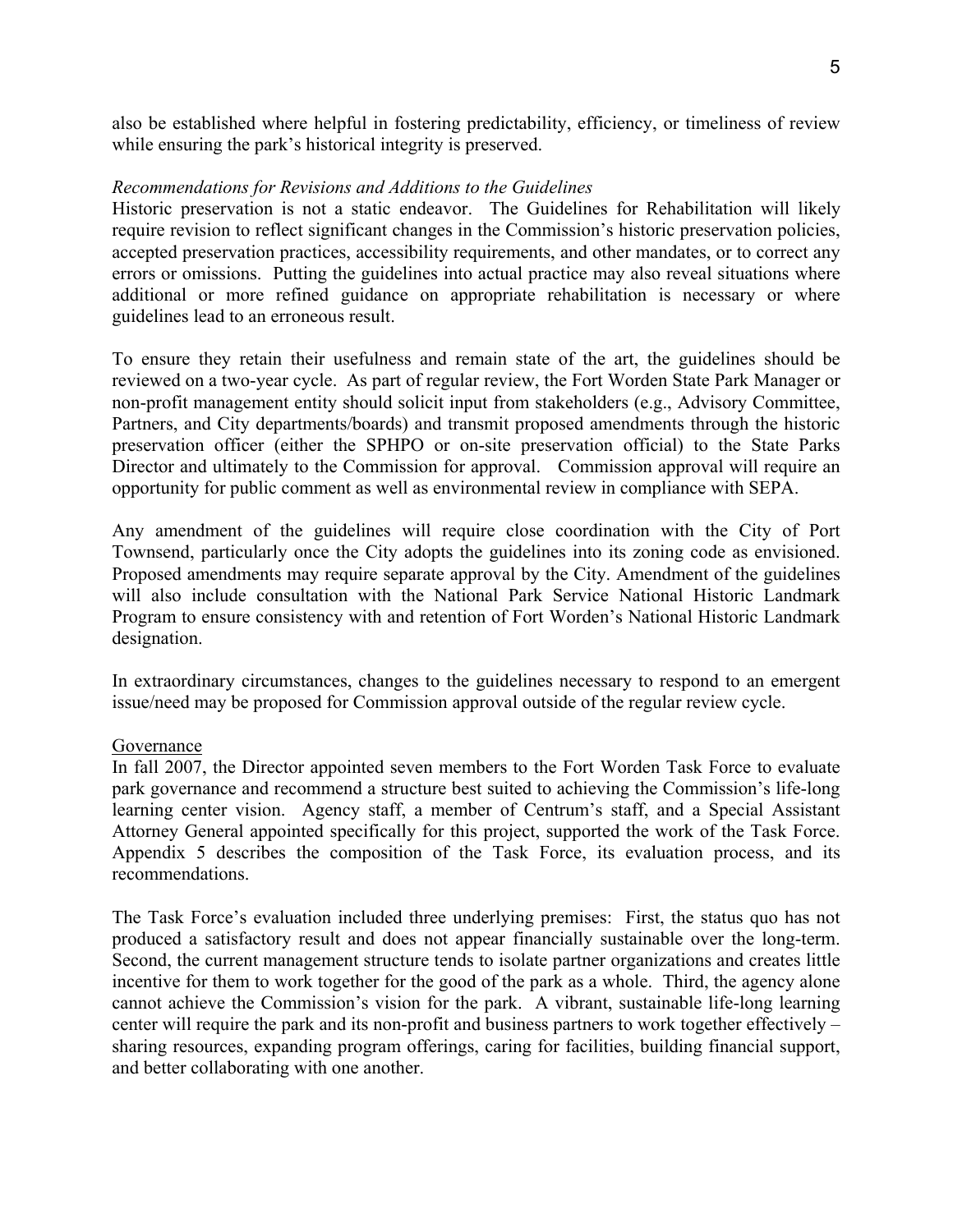The Task Force concluded that management by a non-profit is the structure best suited to achieving the life-long learning center vision. Staff concurs with this recommendation, however understands that implementation will require resolution of significant and challenging issues – particularly those related to safeguarding employment and benefits of park staff and committing the agency to set levels of financial support.

Ultimately, negotiation of long-term agreement may stop short of transferring lead management authority to a non-profit (see Extent of Non-Profit Management below). Nevertheless, staff believes that engaging non-profit participation in management to the greatest extent practicable creates the best chance of achieving the Commission's vision for Fort Worden.

Staff therefore recommends that the Commission pursue integration of a non-profit in management and operation of Fort Worden State Park through the processes and framework outlined below.

#### *Recommended Non-Profit Selection Process*

Perhaps most critical to achieving the life-long learning center vision is the selection of the bestsuited non-profit organization with which to partner. Staff recommends that the Commission authorize the Director to select a potential non-profit partner through a two-stage process. The first stage should include a national solicitation asking prospective non-profits to submit a letter of interest describing characteristics and qualifications of their organization applicable to management of the life-long learning center envisioned for Fort Worden.

Receipt of two or more letters of interest from organizations meeting minimum qualifications (as determined by the Director) should initiate a second stage of selection that includes a formal Request for Qualifications (RFQ) or Request for Proposal (RFP) solicitation. With a response from only one qualified organization, the Director may elect to begin negotiations immediately with that organization.

#### *Recommended Transition Process*

The Fort Worden Task Force developed a process to guide a transition to a non-profit management structure. The recommended transition process is purposefully methodical and could take several years to accomplish. The first step involves formulating a Memorandum of Understanding (MOU) with the selected non-profit organization. Not an end agreement in itself, the MOU would set forth a process through which both State Parks and the non-profit would earn each other's confidence and build a working relationship that could lead to a long-term agreement.

Through the MOU, the Commission would ask the non-profit to demonstrate it is capable of assuming management responsibility. Likewise, the Commission would demonstrate to the prospective non-profit its willingness to transfer significant management authority, set necessary policy, and commit adequate resources.

The Task Force developed a framework for setting milestones for each party that once achieved, would demonstrate the organizational capability and capacity necessary for the success of a longterm agreement. Measurable milestones and commitments negotiated between the parties would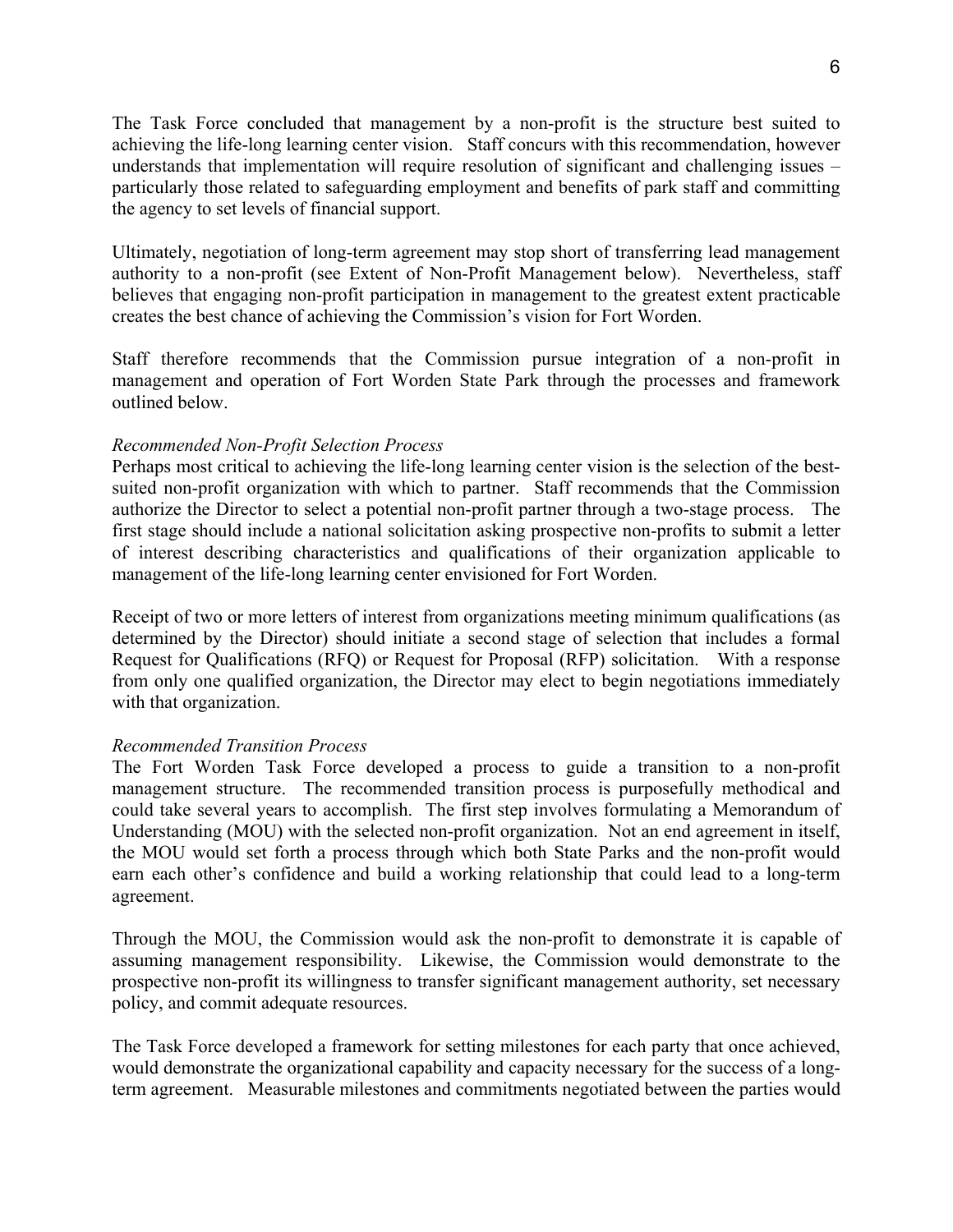form the basis of the MOU. Both the Commission and the non-profit's board would be asked approve the final MOU before proceeding.

Both parties would agree that if respective milestones and commitments are met, transfer of management authority and responsibility would be negotiated. Ultimate transfer of management would likely take the form of a long-term lease or management agreement.

Staff recommends that the Commission authorize the Director to negotiate a MOU with the selected non-profit organization for approval by the Commission. Negotiation of the MOU should be guided by the management transition process recommended by the Fort Worden Task Force in Appendix 5 and as described above.

#### *Recommended MOU Negotiation Framework*

The Fort Worden Task Force discussed at length the kind of accomplishments needed to assure the Commission, Governor, Legislature, and the public that a non-profit could manage Fort Worden in the public interest – and achieve the life-long learning center vision. To that end, the Task Force developed a framework to guide negotiation of an initial MOU between the Commission and prospective non-profit. The framework includes provisions in the following areas: Leadership and Governance; Business Development; Program and Partner Development; Operating Funding; Capital Funding; Community and Constituent Relations; and Employee Relations.

Staff recommends the Commission approve the framework as recommended by the Task Force in Appendix 5 to guide negotiation of a MOU with the selected non-profit organization.

#### *Extent of Non-Profit Profit Management*

The extent and specific areas of management and operation appropriate for the Commission to transition to a prospective non-profit remains for the two parties to negotiate and determine through the MOU process and ultimately a long-term agreement. The Fort Worden Business and Operations Implementation Plan – Consultant Recommendations (Appendix 2), describes four scenarios that incorporate management and operation by a non-profit in varying degrees.

Allowing a non-profit greater participation in park management and operation creates an incentive for it to commit its efforts and resources to achieving the life-long learning center vision. With greater participation by a non-profit, however comes proportionately less administrative control by the agency. The recommended MOU Negotiation Framework therefore identifies sideboards to ensure that the park, its staff, and the agency are not adversely impacted through any management transition and risk to the agency is otherwise minimized.

Staff recommends that the Commission direct staff to negotiate the MOU with the ultimate goal of integrating the non-profit into park management to the greatest extent practicable within limits specified in the approved MOU Negotiation Framework. Staff also recommends that negotiation of issues related to employment and benefits include close coordination and consultation with employees and their representatives.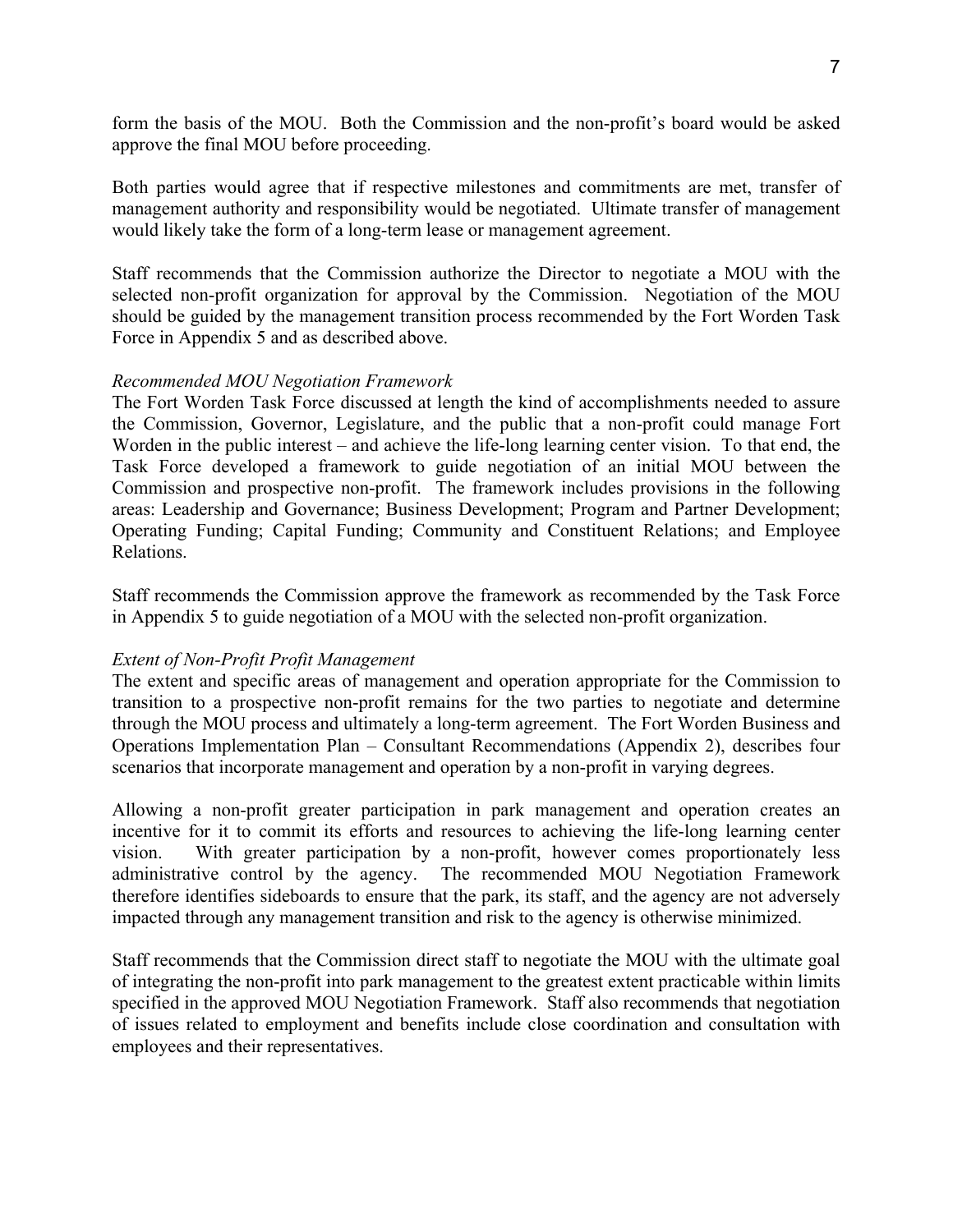#### **SUPPORTING INFORMATION:**

- Appendix 1: Excerpts from Fort Worden Long Range Plan Conceptual Facilities, Programs, and Services Recommendations December 2006
- Appendix 2: Fort Worden Business and Operations Implementation Plan Consultant Recommendation *August 2008*
- Appendix 3: Fort Worden Site and Facilities Use and Development Plan Staff Recommendation *August 2008*
- Appendix 4: Fort Worden Guidelines for Rehabilitation Staff Recommendation *August 2008*
- Appendix 5: Fort Worden Task Force Recommendations on Governance *June 2008*

#### **REQUESTED ACTION OF COMMISSION:**

*That the Washington State Parks and Recreation Commission:* 

- 1. Thank members of the Fort Worden Task Force for their passion, care, insight, and service to the Commission and the public in preparing their recommendations and successfully completing their charter;
- 2. Adopt the staff recommended Fort Worden Site and Facilities Use and Development Plan included as Appendix 3;
- 3. Adopt the staff recommended Fort Worden Guidelines for Rehabilitation included as Appendix 4;
- 4. Authorize the Director to select a non-profit organization with which to negotiate a Memorandum of Understanding (MOU) for Commission approval, guided by the selection process and management transition process recommended by staff and the Fort Worden Task Force;
- 5. Approve the MOU Negotiation Framework as recommended by staff and the Fort Worden Task Force;
- 6. Direct staff to negotiate the MOU with the ultimate goal of integrating the selected nonprofit organization into park management and operation to the greatest extent practicable within limits specified in the approved MOU Negotiation Framework and in a manner that does not result in significant financial impacts to the rest of the state park system;
- 7. Direct staff to consult with park employees and their representatives on any issues related to employment and benefits during negotiation of the MOU; and
- 8. Direct staff to provide the Commission regular progress reports on the status of MOU negotiations.

**\_\_\_\_\_\_\_\_\_\_\_\_\_\_\_\_\_\_\_\_\_\_\_\_\_\_\_\_\_\_\_\_\_\_\_\_\_\_\_\_\_\_\_\_\_\_\_\_\_\_\_\_\_\_\_\_\_\_\_\_\_\_\_\_\_\_\_\_\_\_\_\_**

**Author(s):** Peter Herzog, Parks Planner [peter.herzog@parks.wa.gov](mailto:peter.herzog@parks.wa.gov) (360) 902-8652

> Kate Burke, Fort Worden Area Manager [kate.burke@parks.wa.gov](mailto:kate.burke@parks.wa.gov)  $(360)$  344-4401

#### **Reviewer(s):**

**Chris Regan, SEPA Review:** Following review, staff prepared separate environmental checklists and "threshold determinations" on August 6, 2008 for the *updated preliminary recommendation – site and facilities use and development plan* and *updated preliminary recommendation – guidelines for rehabilitation* finding that the action proposed by the Commission staff was minor and the environmental effects not significant.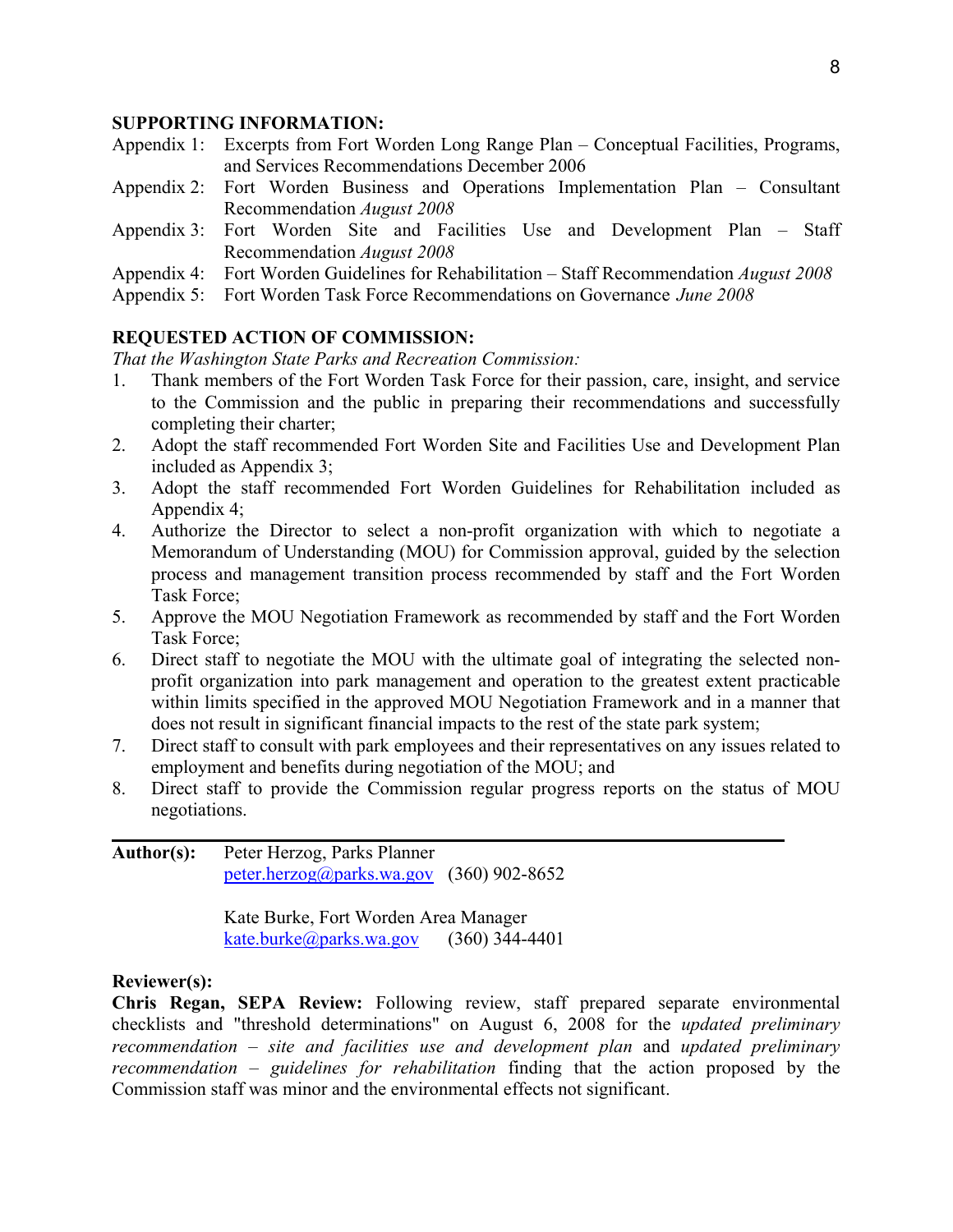Copies of these documents have been provided to members of the Commission, and will be made available to other interested parties upon request.

**Ilene Frisch, Fiscal Impact Review:** The agency's 2009-2011 budget submittals include operating and capital requests for Fort Worden State Park. It also dedicates additional revenue earned as a result of these new projects to paying some of their operational expenses. The proposal to competitively select a non-profit organization to manage the life long learning center when completed will not negatively impact the agency or its employees.

**Jim Schwartz, AAG Review**: 8/26/08 **Gerry Johnson, SAAG Review:** 8/25/08

**Larry Fairleigh, Assistant Director** 

**Judy Johnson, Deputy Director: \_\_\_\_\_\_\_\_\_\_\_\_\_\_\_\_\_\_\_\_\_\_** 

**Approved for Transmittal to Commission:** 

**\_\_\_\_\_\_\_\_\_\_\_\_\_\_\_\_\_\_\_\_\_\_\_\_\_\_\_\_\_\_\_\_\_\_** 

**Rex Derr, Director**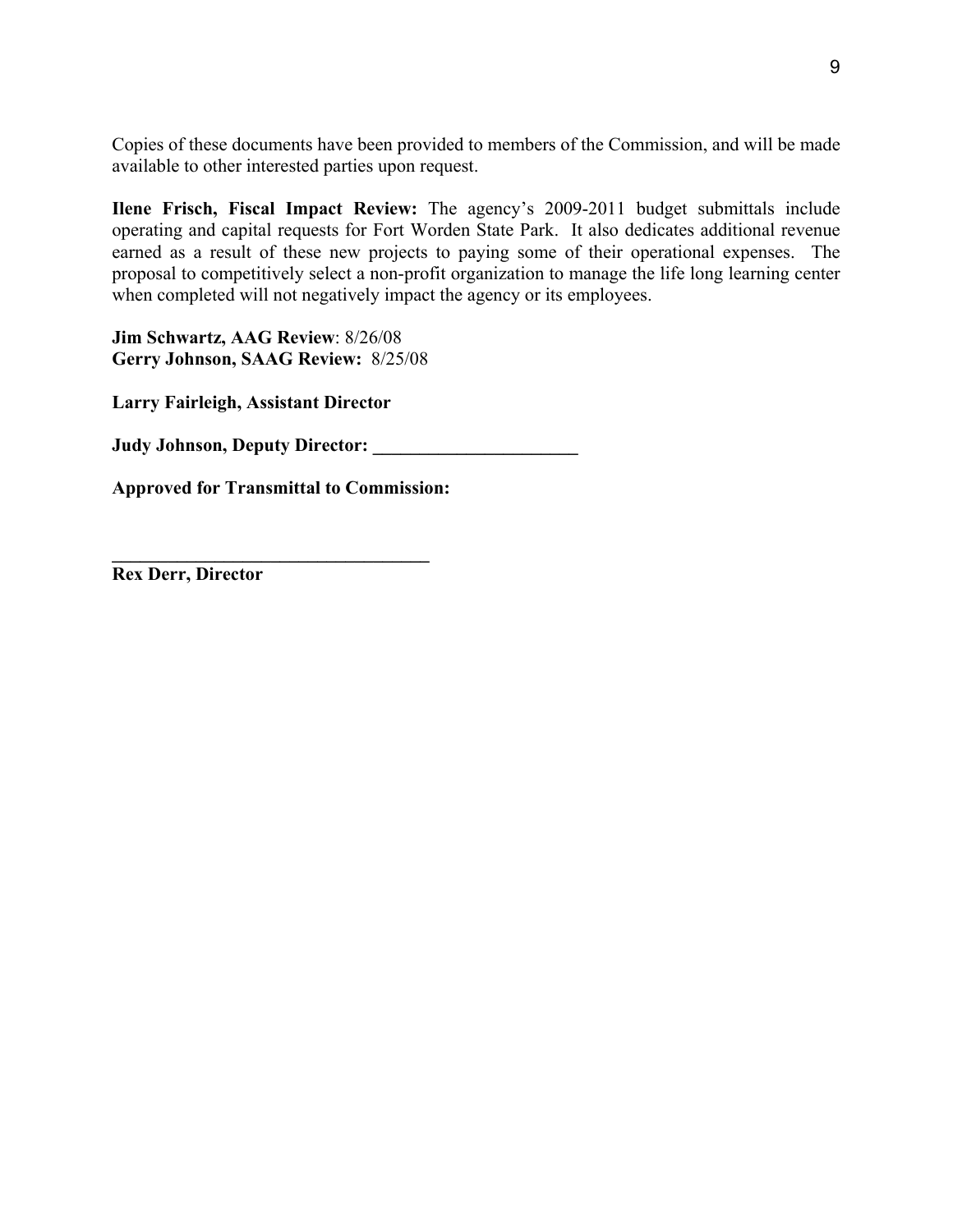# **EXERPT FROM FORT WORDEN LONG RANGE PLAN – CONCEPTUAL FACILITIES, PROGRAMS, AND SERVICES RECOMMENDATIONS**  *December 2006*

#### Life-Long Learning Center Program Description

As a life-long learning center, Fort Worden State Park is envisioned as a "learning laboratory" where the site – historic buildings and grounds, natural areas and waterfront – should be a focal point for exploring our place in the world. As a center for life-long learning, it would represent a confluence of creativity and experimentation. Hallmarks of the park should be coordinated cooperation among the resident organizations; integration with the community of Port Townsend and a deep commitment to stewardship of the natural and cultural resources. Through activities in the arts, environmental education, history, recreation, stewardship and sustainability, the park should address the "whole person."

As a complement to the life-long learning activities presented by resident organizations, the park should continue to host retreats and special events presented by non-resident organizations and also provide short-term accommodations for vacationers in the various available rental units and the campground. In addition, to round out offerings and opportunities for multi-day visitors and park users, commercial providers could be contracted for such amenities as kayak rental, Internet access, exercise facilities and other services.

The life-long learning model should provide the park and the resident organizations a once-in-alifetime opportunity to develop an integrated economy, dramatically increasing their overall capacities through coordination, centralization, and consolidation of marketing, fundraising, and business management functions.

Three to five anchor partners would be the key to success of this business model. These anchor partners should develop and promote a broad range of programming to ensure that the mission and vision of Fort Worden State Park are carried out to make the park financially sustainable. Partnerships between anchor partners and other mission-consistent programs and organizations should bring additional audiences and resources to the park.

Integral to the concept of the park addressing the "whole person" should be the development of a more sophisticated food service provider, with an emphasis on local and regional growers and healthy menus. Shifting from concessionaire to anchor partner, food services and culinary production could also become a "learning laboratory," where the provider would generate educational programs revolving around stewardship, sustainability, healthy eating and other culinary programs.

Resident organizations willing to increase their own organizational capacities to support the financial viability of the Life-long Learning Center and have the ability to work in an integrated fashion with one another should be given priority in terms of scheduling facility use. The economic viability of Fort Worden State Park would require a delicate balance of programming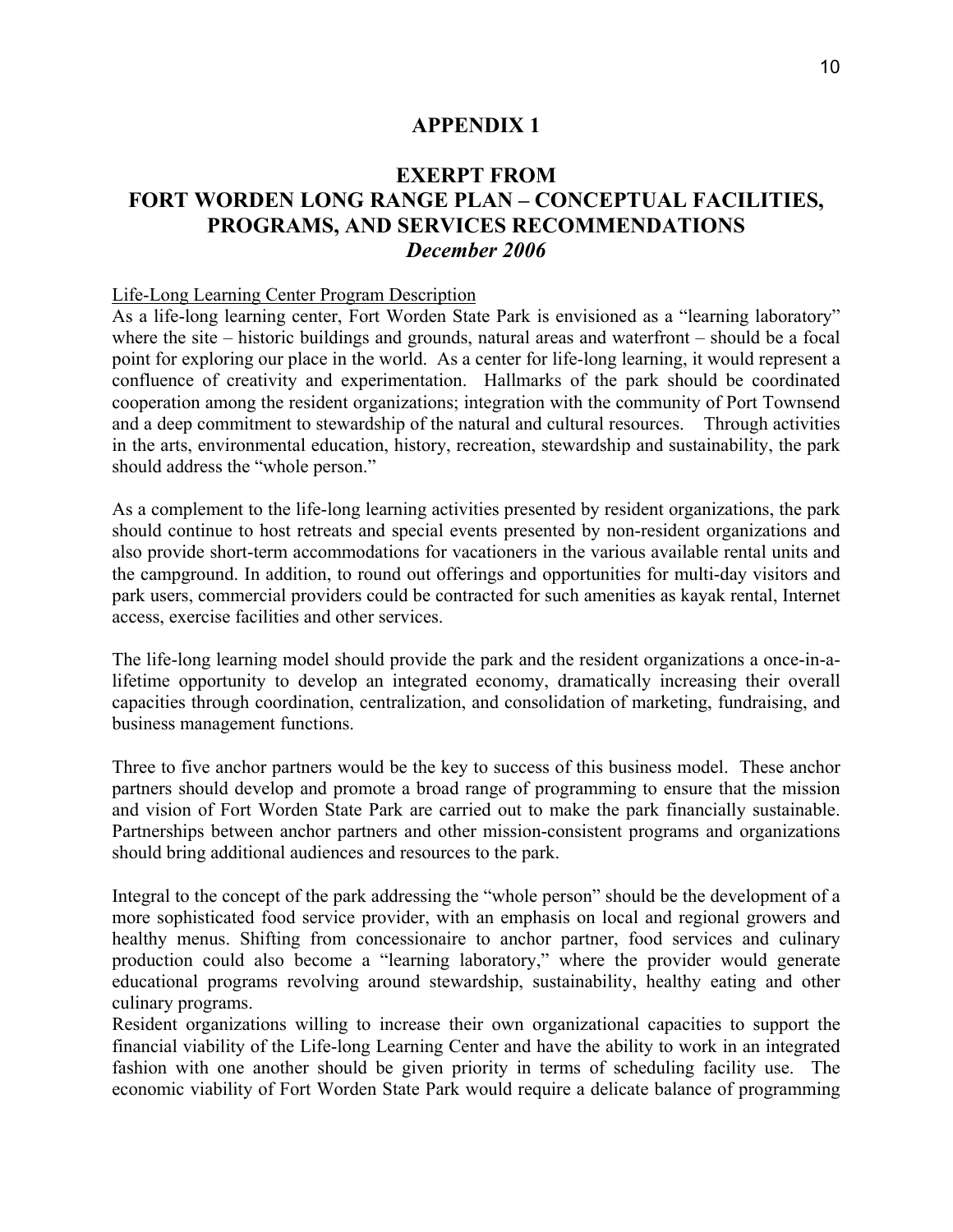and creation of opportunities for entrepreneurial undertakings that can help support the mission of the park. These entrepreneurial activities would include camping, family vacation lodging rentals and annual events facility use similar to what is currently offered. Expanded and improved accommodations would serve audiences and workshop and seminar participants, as well as a wider range of users oriented toward passive recreation and individual learning. Demands for space and specialized facilities should change as opportunities for expansion are more fully defined.

Each phase of the Long Range Plan should be implemented looking through a lens of sustainability of the natural environment, the economics of the park and the relationship to the community to ensure that Fort Worden State Park is available for future generations to enjoy.

#### Target Market & Activities

#### *Target Market*

As a Life-long Learning Center, Fort Worden State Park should partner with cultural and educational institutions to present programs involving performing and visual artists, the environment and natural resources, historic preservation and interpretation, culinary arts, stewardship practices and educational training. Individuals and small groups from around the country seeking a variety of educational opportunities would find the learning center inviting.

Using its site on the promontory of the Strait of Juan de Fuca, the park would be a pre-eminent center for the study of marine sciences and associated terrestrial environmental systems education.

With its exemplary park features and a broad range of facility uses, the learning center would also welcome visitors from around the country, the state, the Pacific Northwest region, and local communities seeking traditional park experiences. Individuals could stay several days discovering all that the park has to offer. Those visiting the grounds for a day or a performance, lecture or film would be enticed to return for a longer stay.

#### *Activities*

In addition to the traditional park opportunities currently provided, the park should offer programs for intensive experiences in the arts, humanities, environmental education, marine sciences, culinary arts, stewardship and sustainability designed to engage participants of all ages. Nationally recognized organizations could present multi-day and seasonal programs that could include performances, lectures, presentations, exhibitions and festivals attracting the public. School-age children could be able to participate in multi-day educational programs with an emphasis on experiential learning.

Artists, writers, scientists, environmentalists, musicians, recreational users, dancers, chefs, farmers and historians would find the park a place where improbable alliances could be forged and unique ideas come to fruition. The park should support people desiring to step out of their daily routines to brainstorm new ideas. This unique environment would provide room for remarkable things to happen.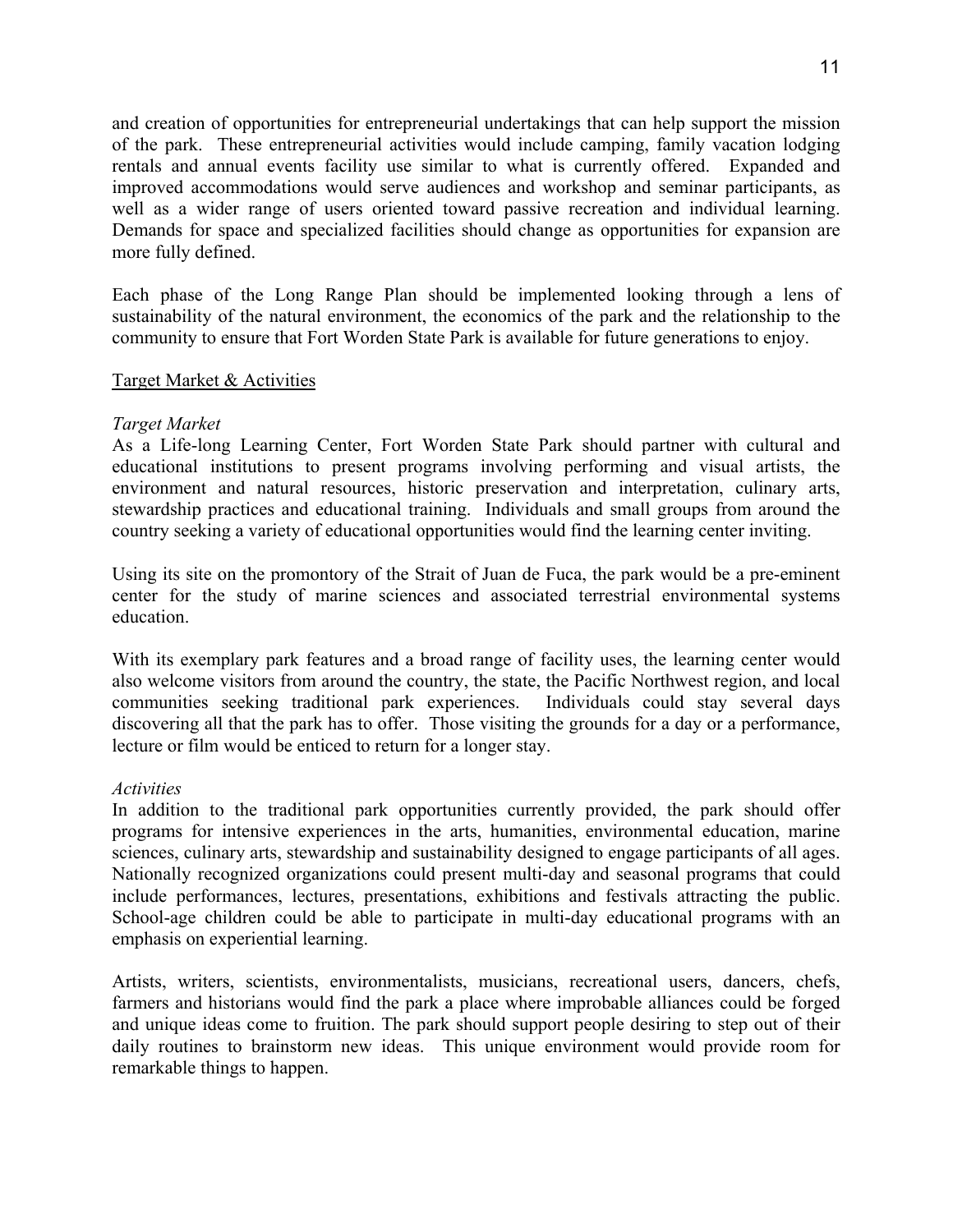Interpretation of the rich natural and historical environments is critical in understanding and appreciating the park. Evaluation and implementation of current interpretive methods and museums would increase the overall success of the park. Consolidation of interpretive programs under unified management could inspire new opportunities and create technological advancements and techniques that could ultimately increase exposure of interpretive programming to more visitors and guests.

A full version of the Fort Worden Long Range Plan - Conceptual Facilities, Programs and Services Recommendations (December 2006) is available for download at:

http://www.parks.wa.gov/plans/ftworden/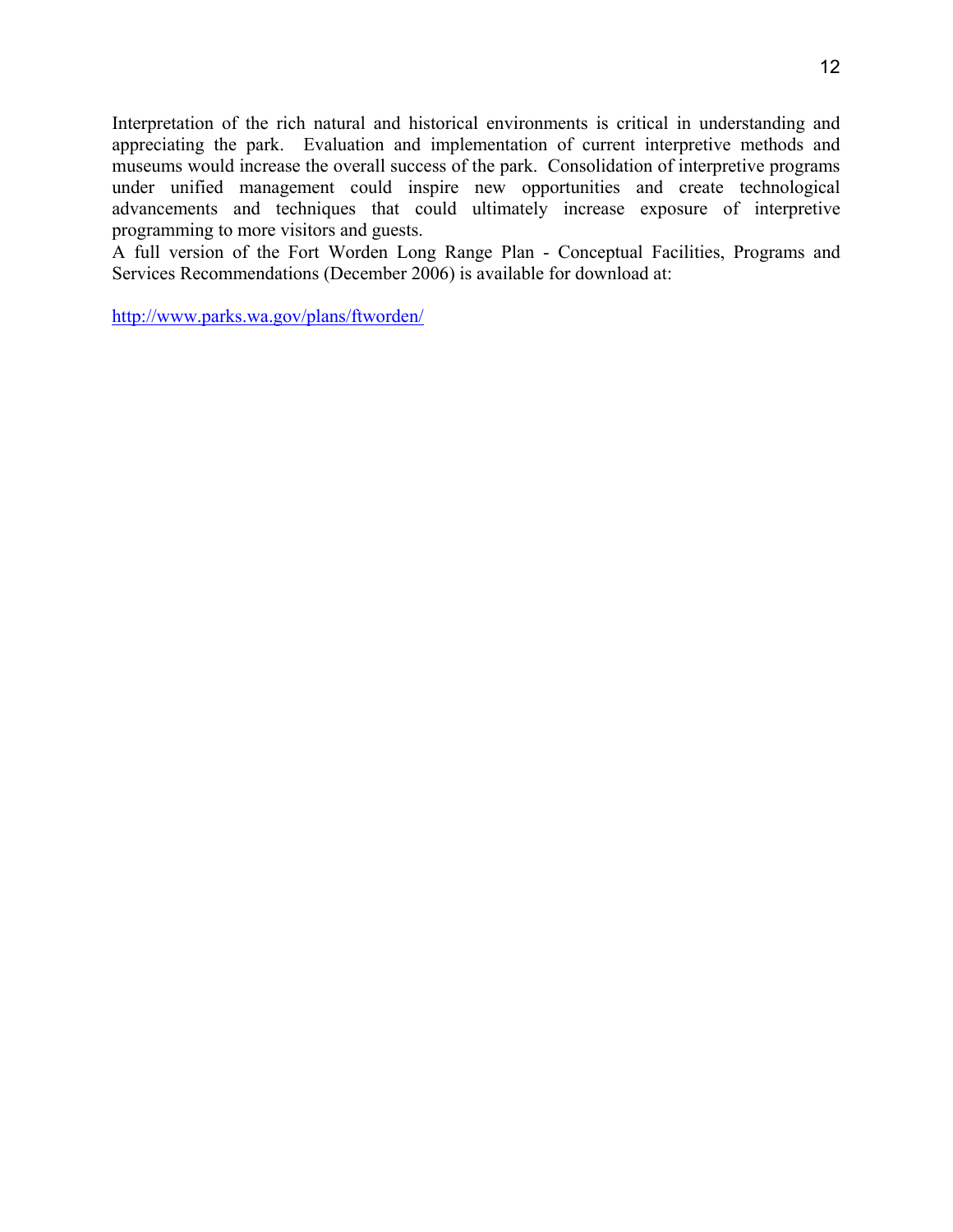# **FORT WORDEN BUSINESS AND OPERATIONS IMPLEMENTATION PLAN CONSULTANT RECOMMENDATIONS**  *August 2008*

Electronic versions of Appendix 2 are available for download at:

http://www.parks.wa.gov/plans/ftworden2/

Hard copy available on request only. Contact Nata Hurst, Washington State Parks Planning and Research Program, P.O. [B](mailto:nata.hurst@parks.wa.gov)ox 42650, Olympia, WA 98504-2650, call (360) 902-8638, or E-mail: [nata.hurst@parks.wa.gov](mailto:nata.hurst@parks.wa.gov)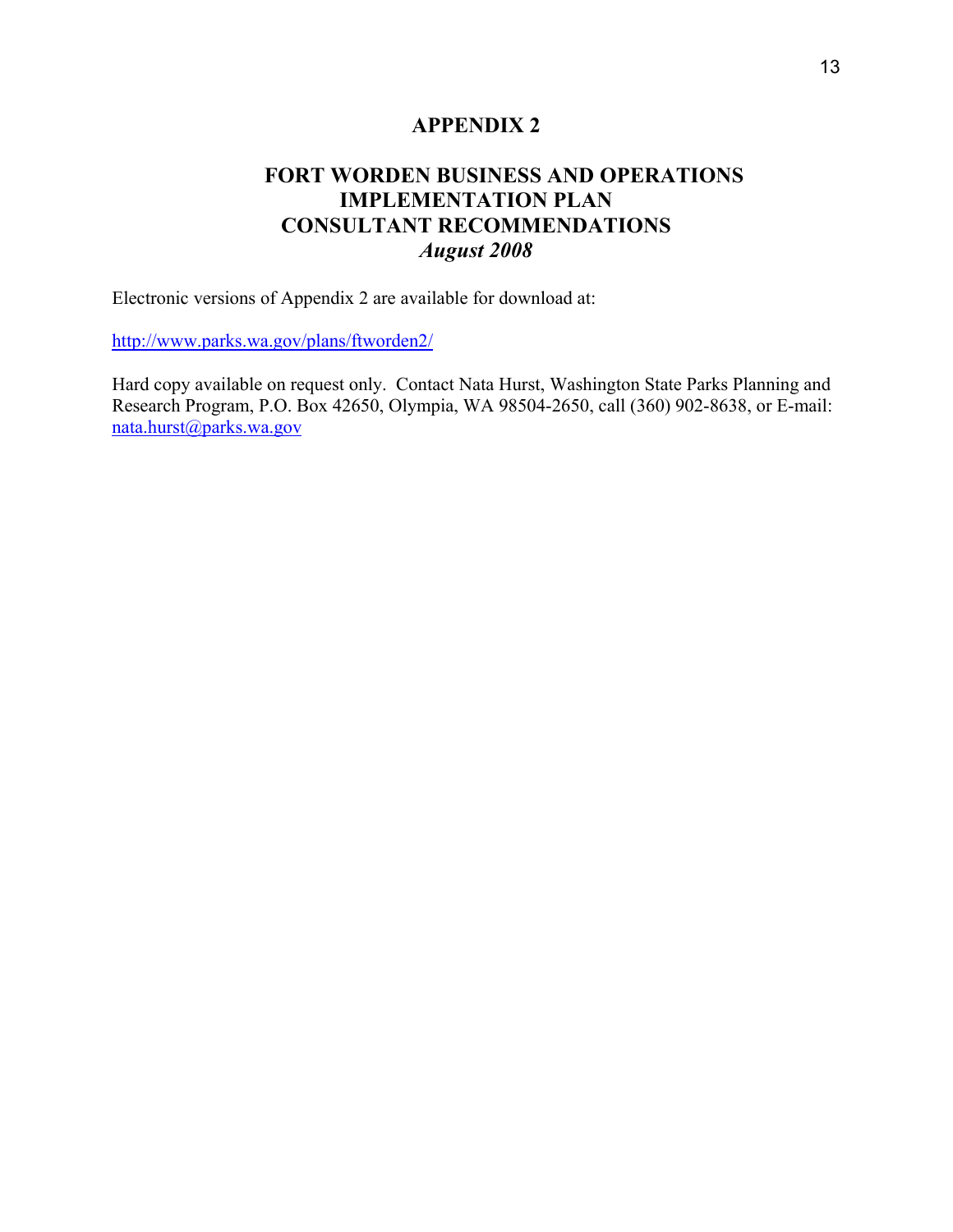# **FORT WORDEN SITE AND FACILITIES USE AND DEVELOPMENT PLAN STAFF RECOMMENDATION**  *August 2008*

Electronic versions of Appendix 3 are available for download at:

http://www.parks.wa.gov/plans/ftworden2/

Hard copy available on request only. Contact Nata Hurst, Washington State Parks Planning and Research Program, P.O. [B](mailto:nata.hurst@parks.wa.gov)ox 42650, Olympia, WA 98504-2650, call (360) 902-8638, or E-mail: [nata.hurst@parks.wa.gov](mailto:nata.hurst@parks.wa.gov)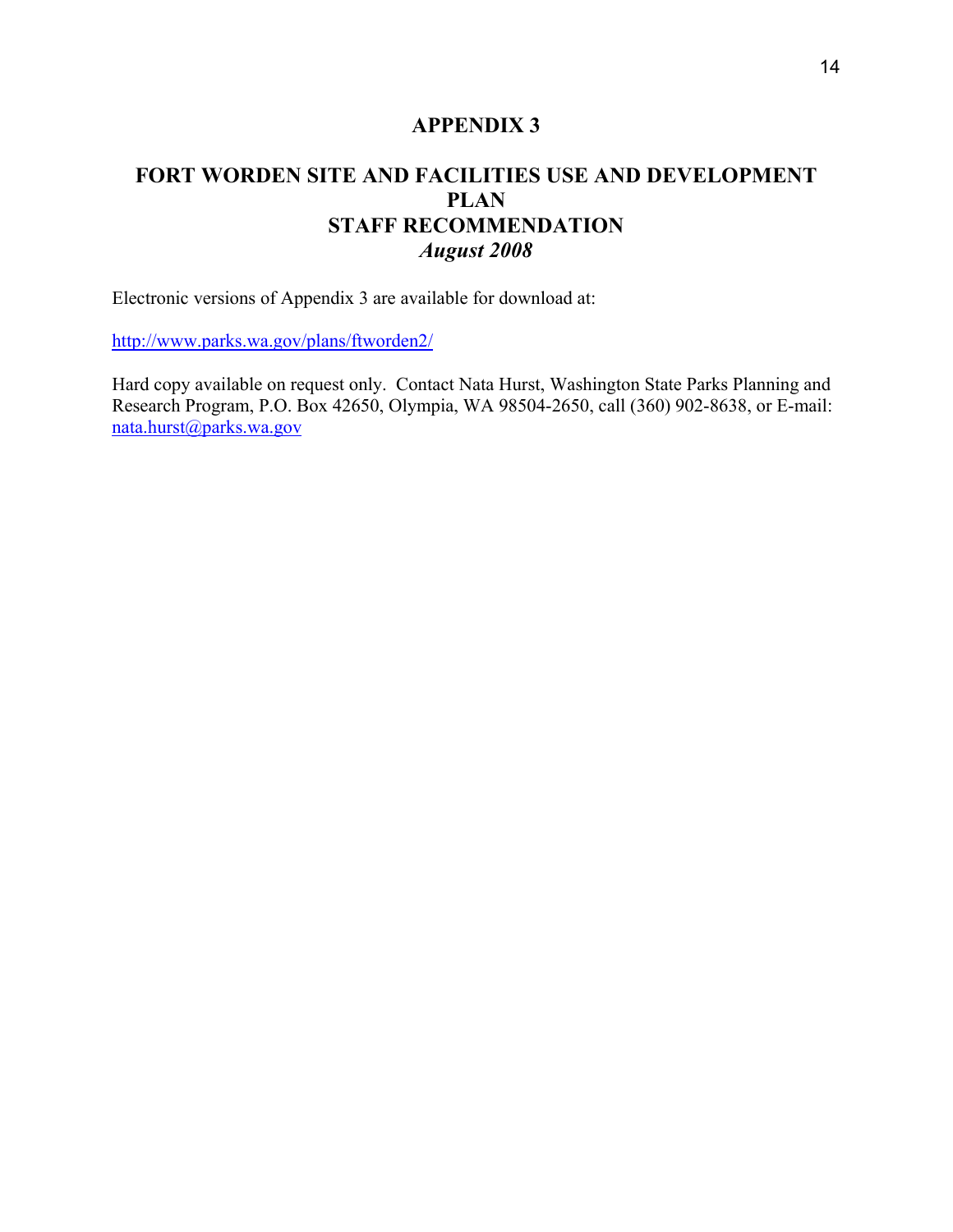# **FORT WORDEN GUIDELINES FOR REHABILITATION STAFF RECOMMENDATION**  *August 2008*

Electronic versions of Appendix 4 are available for download at:

http://www.parks.wa.gov/plans/ftworden2/

Hard copy available on request only. Contact Nata Hurst, Washington State Parks Planning and Research Program, P.O. Box 42650, Olympia, WA 98504-2650, call (360) 902-8638, or E-mail: [nata.hurst@parks.wa.gov](mailto:nata.hurst@parks.wa.gov)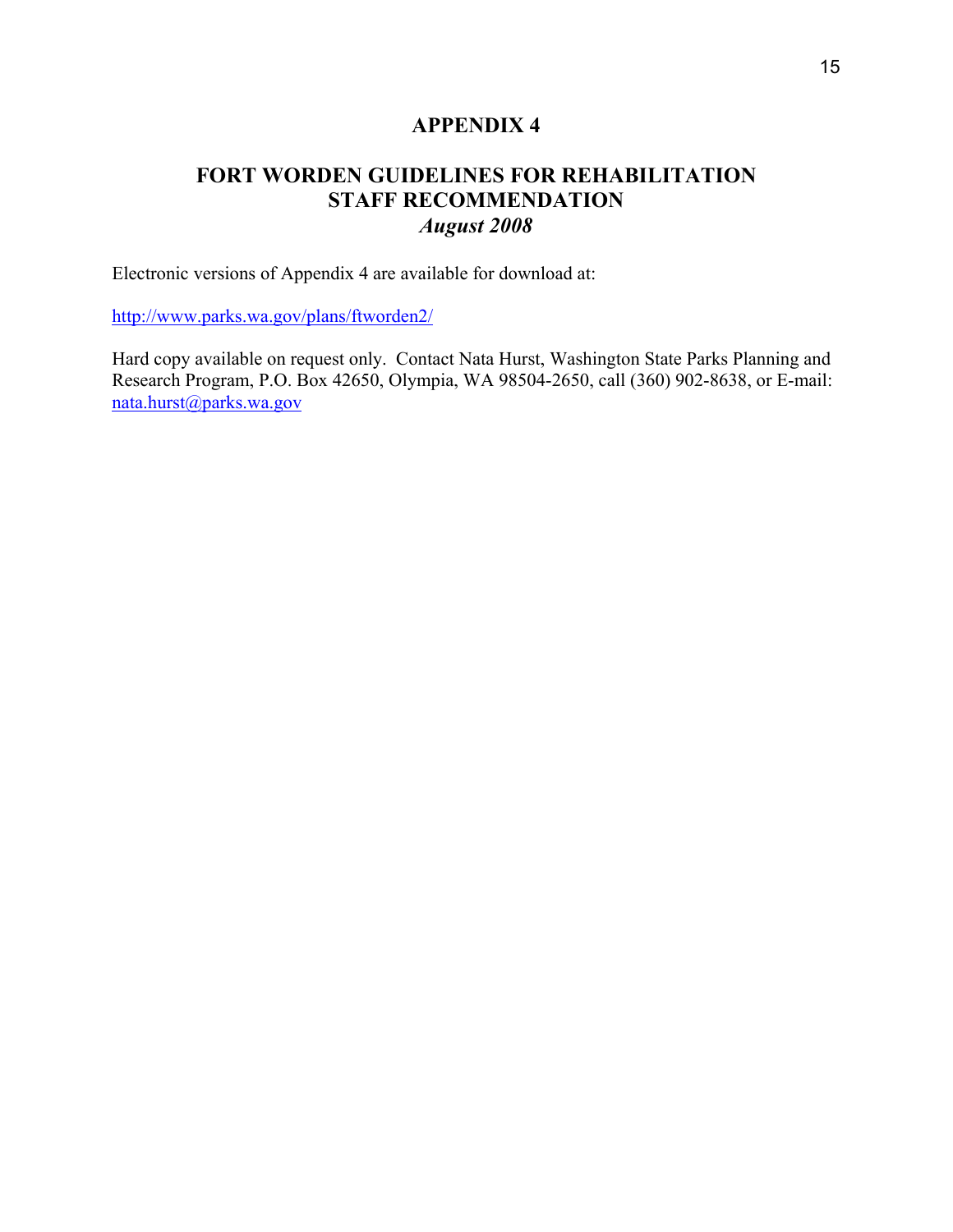# **FORT WORDEN TASK FORCE RECOMMENDATIONS ON GOVERNANCE**  *June 2008*

In 2007, the State Parks and Recreation Commission (Commission) adopted a publicly supported vision for Fort Worden as a center for life long learning. As envisioned, Fort Worden will become a full-service, year-round destination providing a diverse array of meaningful experiences for people of all ages, backgrounds, skills, and interests through its programs, events, services, and facilities. A multitude of resident partners will create a shared economy that supports state of the art programming in the arts and culture, health and wellness, natural science, outdoor recreation, and historic preservation. With a variety of conference facilities and accommodations ranging from camping to residences and single guest rooms, plus high-quality food service focused on locally grown ingredients, the new Fort Worden will allow visitors to design their stay around their needs and preferences.

As part of its adoption of the life-long learning center vision, the Commission recognized that it alone did not have the resources required to achieve the vision. It needed to find a way for nonprofits and businesses operating at the Fort to participate fully – sharing resources, expanding program offerings, caring for facilities, building financial support, and better collaborating with one another.

#### Task Force Composition

As a first step toward this vision, the Commission chartered a task force to evaluate applicable governance structures and recommend the one best suited to manage a life-long learning center. The Director appointed members to the Fort Worden Task Force experienced in organizational development and governance and from a variety of organizational perspectives including:

- State Parks and Recreation Commission Member
- State Arts Commission Staff/Commissioner
- County Commissioner/City Councilmember
- Fort Worden Advisory Committee (2)
- Experienced Former State Legislator
- Philanthropic Community
- Washington Federation of State Employees (WFSE)

#### Evaluation Process

In developing its recommendation, the Task Force first identified characteristics and capabilities necessary or desirable to manage and develop the envisioned life-long learning center. Identified characteristics and capabilities fell into four major areas: Mission-Related; Structural; Resources and Operations; and External Relations.

Mission-Related

- Achieve life long learning center vision
- Nurture and sustain programming
- Effectively address state priorities in government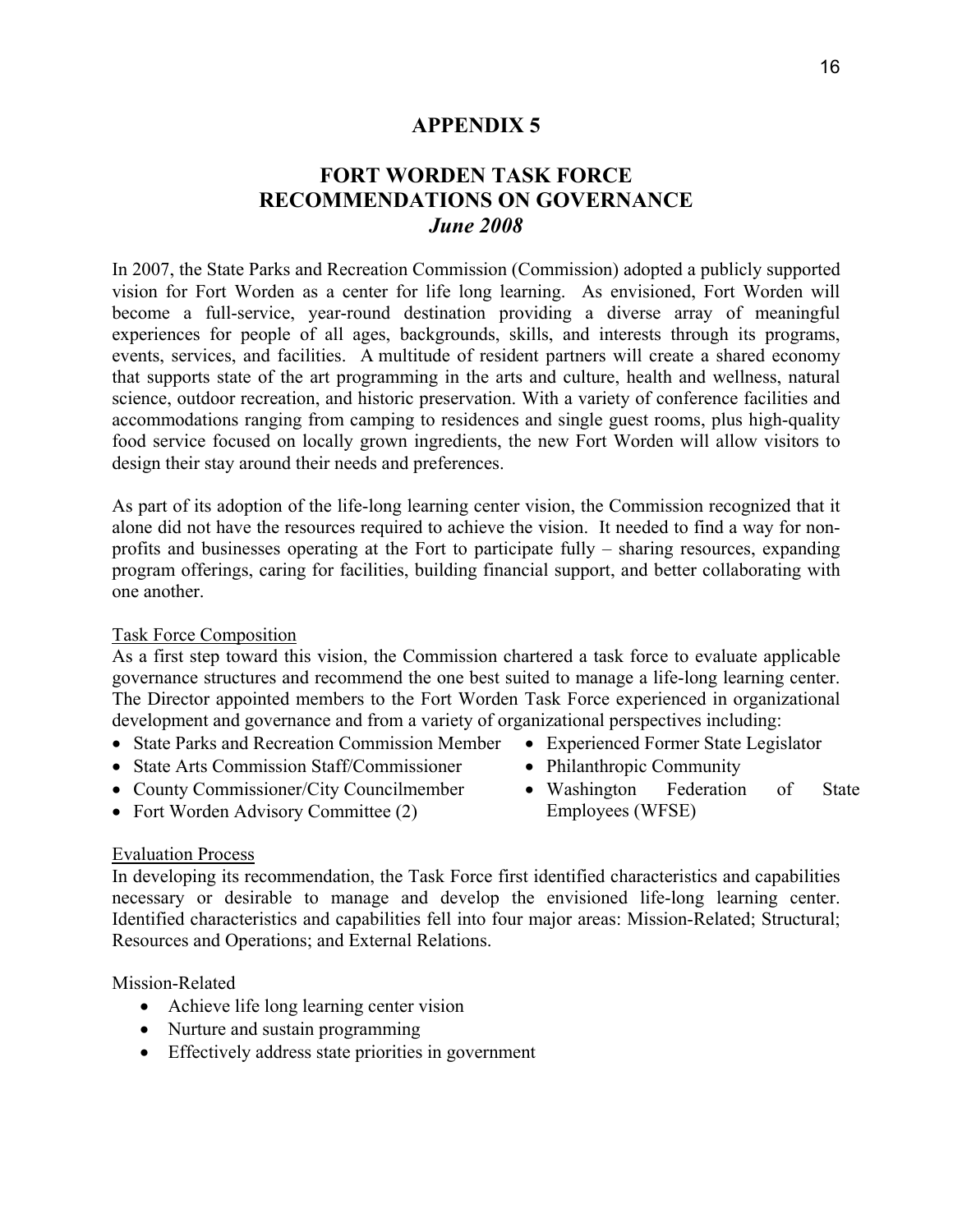**Structural** 

- Relative ease to establish
- Focus on Fort Worden
- Agility and Flexibility

Resources and Operations

- Partner with State
- Achieve predictability in state resources
- Behave entrepreneurially
- Generate capital and operating funds (public, philanthropic, enterprise)
- Embrace socially responsible business practices

External Relations

- Attract and integrate partner organizations
- Incentive to address statewide constituency
- Collaborate with local community

The Task Force then evaluated the status quo and a range of applicable governance structures in relation to identified management characteristics and capabilities to determine the best fit. Applicable governance structures included:

General Purpose Government

- State (status quo)
- Local (e.g., City Parks Department)

Special Purpose Government

- State Chartered (e.g. State Trade and Convention Center, Safeco Field Public Facilities District, or Qwest Field Public Stadium Authority)
- Locally Chartered (e.g., Pike Place Market Public Development Authority)

Non-Profit Corporation

• Public Benefit Organization (e.g., Educational or Scientific Institutions, Arts and Culture Organizations, Churches, and Charities)

A for-profit corporation and a limited charitable foundation were two additional potential governance structures ultimately not considered by the Task Force for lead management at Fort Worden. The previous phase of conceptual planning specifically eliminated a for-profit corporation in the lead management role. A limited charitable foundation was considered best suited to a supporting role to the other governance structures under consideration.

# Task Force Recommendation

From its analysis, the Fort Worden Task Force recommends that a non-profit corporation is best suited to manage a life-long learning center (Table 1). This management structure combines the fund raising capability and flexibility of non-profits with the potential for investment by private enterprise, and the financial capacity, stability and public accountability of state government.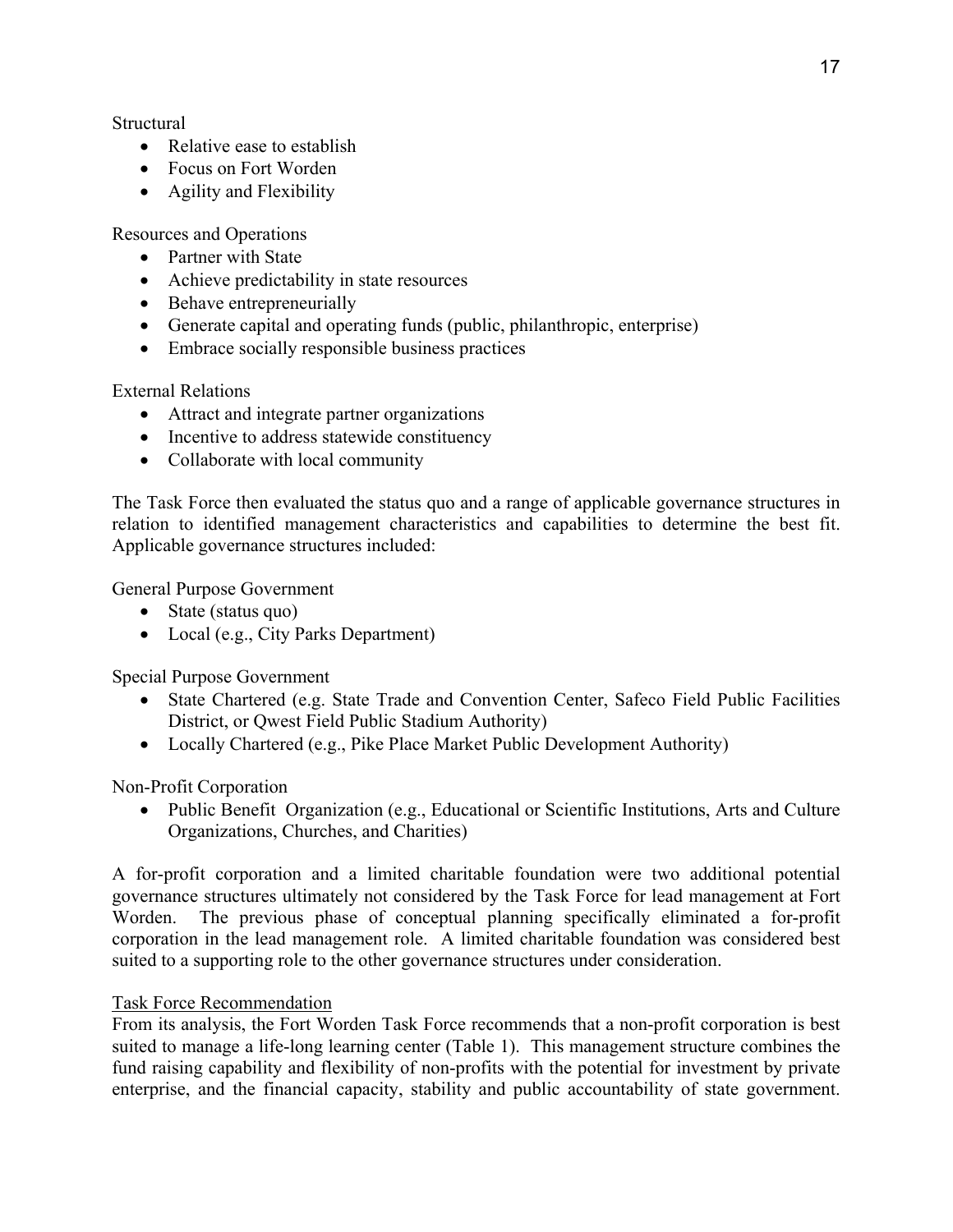Lead management by a non-profit also breaks down isolation among the Fort's resident partners and creates an incentive for them to work together and share in the long-term care of the park and its facilities.

| Government<br>Government<br>Corporation<br>State<br>Locally<br>Local<br>State<br>Chartered<br>Chartered<br>(WSCTC;<br>(Status<br>(City or<br><b>Education Inst;</b><br>Safeco PFD; (PDA; PFD)<br>Charity; Church<br>County)<br>Quo)<br><b>ISSUES/ATTRIBUTES</b><br>Owest PSA)<br><b>STRUCTURAL:</b><br>How Established/Relative Ease<br>$\mathbf{x}$<br>$\mathsf{x}$<br>Ability to Prioritize/Focus on Fort Worden<br>$\overline{\mathsf{x}}$<br>Flexibility/Agility in Responding to New Opportunities or Changed Circumstances<br>$\overline{\mathsf{x}}$<br>Ability/Incentive to Operate Transparently and Accountably<br>$\overline{\mathsf{x}}$<br>$\overline{\mathsf{x}}$<br>$\overline{\mathsf{x}}$<br><b>MISSION:</b><br>$\overline{\mathsf{x}}$<br>Ability to Develop and Implement 3LC Vision/Mission/Business Plan<br>$\mathsf{x}$<br>Ability to Nurture/Sustain Programming<br>$\overline{\mathsf{x}}$<br><b>RESOURCES/OPERATIONS:</b><br>Ability to Effectively Partner with State<br>$\mathsf{x}$<br>Ability to Achieve Predictability in State Resources<br>$\mathsf{x}$<br>Capital<br>$\overline{\mathsf{x}}$<br>$\overline{\mathsf{x}}$<br>Operating<br>$\overline{\mathsf{x}}$<br>Ability/Incentive to Behave Entrepreneurially<br>$\mathsf{x}$<br>Ability to Generate Resources<br>$\overline{\mathsf{x}}$<br>Private<br>$\overline{\mathsf{x}}$<br>Enterprise<br>$\mathbf{x}$<br>$\mathbf{x}$<br>Capital<br>$\mathsf{x}$<br>$\overline{\mathsf{x}}$<br>Operating<br>$\overline{\mathsf{x}}$<br>Philanthropic<br>$\overline{\mathsf{x}}$<br>Capital<br>$\overline{\mathsf{x}}$<br>Operating<br>$\overline{\mathsf{x}}$<br>Other Public<br>$\overline{\mathsf{x}}$<br>$\overline{\mathsf{x}}$<br>Capital<br>$\overline{\mathsf{x}}$<br>Operating<br>$\mathsf{x}$<br>$\overline{\mathsf{x}}$<br><b>EXTERNAL RELATIONS:</b><br>Ability to Attract and Integrate Partner Stakeholders<br>$\mathsf{x}$<br>Ability/Incentive to Address Desires of Statewide Constituency<br>$\overline{\mathsf{x}}$<br>$\mathsf{x}$<br>Ability to Collaborate with Local Community<br>$\overline{\mathsf{x}}$<br><b>Public Users</b><br>$\overline{\mathsf{x}}$<br>Volunteers<br>X.<br><b>Local Governments</b><br>$\overline{\mathsf{x}}$<br><b>Local Businesses</b><br>$\mathsf{x}$ |                                                                                                 | General Purpose | Special Purpose | Not-For-Profit |  |
|-------------------------------------------------------------------------------------------------------------------------------------------------------------------------------------------------------------------------------------------------------------------------------------------------------------------------------------------------------------------------------------------------------------------------------------------------------------------------------------------------------------------------------------------------------------------------------------------------------------------------------------------------------------------------------------------------------------------------------------------------------------------------------------------------------------------------------------------------------------------------------------------------------------------------------------------------------------------------------------------------------------------------------------------------------------------------------------------------------------------------------------------------------------------------------------------------------------------------------------------------------------------------------------------------------------------------------------------------------------------------------------------------------------------------------------------------------------------------------------------------------------------------------------------------------------------------------------------------------------------------------------------------------------------------------------------------------------------------------------------------------------------------------------------------------------------------------------------------------------------------------------------------------------------------------------------------------------------------------------------------------------------------------------------------------------------------------------------------------------------------------------------------------------------------------------------------------------------------------------------------------------------------------------|-------------------------------------------------------------------------------------------------|-----------------|-----------------|----------------|--|
|                                                                                                                                                                                                                                                                                                                                                                                                                                                                                                                                                                                                                                                                                                                                                                                                                                                                                                                                                                                                                                                                                                                                                                                                                                                                                                                                                                                                                                                                                                                                                                                                                                                                                                                                                                                                                                                                                                                                                                                                                                                                                                                                                                                                                                                                                     |                                                                                                 |                 |                 |                |  |
|                                                                                                                                                                                                                                                                                                                                                                                                                                                                                                                                                                                                                                                                                                                                                                                                                                                                                                                                                                                                                                                                                                                                                                                                                                                                                                                                                                                                                                                                                                                                                                                                                                                                                                                                                                                                                                                                                                                                                                                                                                                                                                                                                                                                                                                                                     |                                                                                                 |                 |                 |                |  |
|                                                                                                                                                                                                                                                                                                                                                                                                                                                                                                                                                                                                                                                                                                                                                                                                                                                                                                                                                                                                                                                                                                                                                                                                                                                                                                                                                                                                                                                                                                                                                                                                                                                                                                                                                                                                                                                                                                                                                                                                                                                                                                                                                                                                                                                                                     |                                                                                                 |                 |                 |                |  |
|                                                                                                                                                                                                                                                                                                                                                                                                                                                                                                                                                                                                                                                                                                                                                                                                                                                                                                                                                                                                                                                                                                                                                                                                                                                                                                                                                                                                                                                                                                                                                                                                                                                                                                                                                                                                                                                                                                                                                                                                                                                                                                                                                                                                                                                                                     |                                                                                                 |                 |                 |                |  |
|                                                                                                                                                                                                                                                                                                                                                                                                                                                                                                                                                                                                                                                                                                                                                                                                                                                                                                                                                                                                                                                                                                                                                                                                                                                                                                                                                                                                                                                                                                                                                                                                                                                                                                                                                                                                                                                                                                                                                                                                                                                                                                                                                                                                                                                                                     |                                                                                                 |                 |                 |                |  |
|                                                                                                                                                                                                                                                                                                                                                                                                                                                                                                                                                                                                                                                                                                                                                                                                                                                                                                                                                                                                                                                                                                                                                                                                                                                                                                                                                                                                                                                                                                                                                                                                                                                                                                                                                                                                                                                                                                                                                                                                                                                                                                                                                                                                                                                                                     |                                                                                                 |                 |                 |                |  |
|                                                                                                                                                                                                                                                                                                                                                                                                                                                                                                                                                                                                                                                                                                                                                                                                                                                                                                                                                                                                                                                                                                                                                                                                                                                                                                                                                                                                                                                                                                                                                                                                                                                                                                                                                                                                                                                                                                                                                                                                                                                                                                                                                                                                                                                                                     |                                                                                                 |                 |                 |                |  |
|                                                                                                                                                                                                                                                                                                                                                                                                                                                                                                                                                                                                                                                                                                                                                                                                                                                                                                                                                                                                                                                                                                                                                                                                                                                                                                                                                                                                                                                                                                                                                                                                                                                                                                                                                                                                                                                                                                                                                                                                                                                                                                                                                                                                                                                                                     |                                                                                                 |                 |                 |                |  |
|                                                                                                                                                                                                                                                                                                                                                                                                                                                                                                                                                                                                                                                                                                                                                                                                                                                                                                                                                                                                                                                                                                                                                                                                                                                                                                                                                                                                                                                                                                                                                                                                                                                                                                                                                                                                                                                                                                                                                                                                                                                                                                                                                                                                                                                                                     |                                                                                                 |                 |                 |                |  |
|                                                                                                                                                                                                                                                                                                                                                                                                                                                                                                                                                                                                                                                                                                                                                                                                                                                                                                                                                                                                                                                                                                                                                                                                                                                                                                                                                                                                                                                                                                                                                                                                                                                                                                                                                                                                                                                                                                                                                                                                                                                                                                                                                                                                                                                                                     |                                                                                                 |                 |                 |                |  |
|                                                                                                                                                                                                                                                                                                                                                                                                                                                                                                                                                                                                                                                                                                                                                                                                                                                                                                                                                                                                                                                                                                                                                                                                                                                                                                                                                                                                                                                                                                                                                                                                                                                                                                                                                                                                                                                                                                                                                                                                                                                                                                                                                                                                                                                                                     |                                                                                                 |                 |                 |                |  |
|                                                                                                                                                                                                                                                                                                                                                                                                                                                                                                                                                                                                                                                                                                                                                                                                                                                                                                                                                                                                                                                                                                                                                                                                                                                                                                                                                                                                                                                                                                                                                                                                                                                                                                                                                                                                                                                                                                                                                                                                                                                                                                                                                                                                                                                                                     |                                                                                                 |                 |                 |                |  |
|                                                                                                                                                                                                                                                                                                                                                                                                                                                                                                                                                                                                                                                                                                                                                                                                                                                                                                                                                                                                                                                                                                                                                                                                                                                                                                                                                                                                                                                                                                                                                                                                                                                                                                                                                                                                                                                                                                                                                                                                                                                                                                                                                                                                                                                                                     |                                                                                                 |                 |                 |                |  |
|                                                                                                                                                                                                                                                                                                                                                                                                                                                                                                                                                                                                                                                                                                                                                                                                                                                                                                                                                                                                                                                                                                                                                                                                                                                                                                                                                                                                                                                                                                                                                                                                                                                                                                                                                                                                                                                                                                                                                                                                                                                                                                                                                                                                                                                                                     |                                                                                                 |                 |                 |                |  |
|                                                                                                                                                                                                                                                                                                                                                                                                                                                                                                                                                                                                                                                                                                                                                                                                                                                                                                                                                                                                                                                                                                                                                                                                                                                                                                                                                                                                                                                                                                                                                                                                                                                                                                                                                                                                                                                                                                                                                                                                                                                                                                                                                                                                                                                                                     |                                                                                                 |                 |                 |                |  |
|                                                                                                                                                                                                                                                                                                                                                                                                                                                                                                                                                                                                                                                                                                                                                                                                                                                                                                                                                                                                                                                                                                                                                                                                                                                                                                                                                                                                                                                                                                                                                                                                                                                                                                                                                                                                                                                                                                                                                                                                                                                                                                                                                                                                                                                                                     |                                                                                                 |                 |                 |                |  |
|                                                                                                                                                                                                                                                                                                                                                                                                                                                                                                                                                                                                                                                                                                                                                                                                                                                                                                                                                                                                                                                                                                                                                                                                                                                                                                                                                                                                                                                                                                                                                                                                                                                                                                                                                                                                                                                                                                                                                                                                                                                                                                                                                                                                                                                                                     |                                                                                                 |                 |                 |                |  |
|                                                                                                                                                                                                                                                                                                                                                                                                                                                                                                                                                                                                                                                                                                                                                                                                                                                                                                                                                                                                                                                                                                                                                                                                                                                                                                                                                                                                                                                                                                                                                                                                                                                                                                                                                                                                                                                                                                                                                                                                                                                                                                                                                                                                                                                                                     |                                                                                                 |                 |                 |                |  |
|                                                                                                                                                                                                                                                                                                                                                                                                                                                                                                                                                                                                                                                                                                                                                                                                                                                                                                                                                                                                                                                                                                                                                                                                                                                                                                                                                                                                                                                                                                                                                                                                                                                                                                                                                                                                                                                                                                                                                                                                                                                                                                                                                                                                                                                                                     |                                                                                                 |                 |                 |                |  |
|                                                                                                                                                                                                                                                                                                                                                                                                                                                                                                                                                                                                                                                                                                                                                                                                                                                                                                                                                                                                                                                                                                                                                                                                                                                                                                                                                                                                                                                                                                                                                                                                                                                                                                                                                                                                                                                                                                                                                                                                                                                                                                                                                                                                                                                                                     |                                                                                                 |                 |                 |                |  |
|                                                                                                                                                                                                                                                                                                                                                                                                                                                                                                                                                                                                                                                                                                                                                                                                                                                                                                                                                                                                                                                                                                                                                                                                                                                                                                                                                                                                                                                                                                                                                                                                                                                                                                                                                                                                                                                                                                                                                                                                                                                                                                                                                                                                                                                                                     |                                                                                                 |                 |                 |                |  |
|                                                                                                                                                                                                                                                                                                                                                                                                                                                                                                                                                                                                                                                                                                                                                                                                                                                                                                                                                                                                                                                                                                                                                                                                                                                                                                                                                                                                                                                                                                                                                                                                                                                                                                                                                                                                                                                                                                                                                                                                                                                                                                                                                                                                                                                                                     |                                                                                                 |                 |                 |                |  |
|                                                                                                                                                                                                                                                                                                                                                                                                                                                                                                                                                                                                                                                                                                                                                                                                                                                                                                                                                                                                                                                                                                                                                                                                                                                                                                                                                                                                                                                                                                                                                                                                                                                                                                                                                                                                                                                                                                                                                                                                                                                                                                                                                                                                                                                                                     |                                                                                                 |                 |                 |                |  |
|                                                                                                                                                                                                                                                                                                                                                                                                                                                                                                                                                                                                                                                                                                                                                                                                                                                                                                                                                                                                                                                                                                                                                                                                                                                                                                                                                                                                                                                                                                                                                                                                                                                                                                                                                                                                                                                                                                                                                                                                                                                                                                                                                                                                                                                                                     |                                                                                                 |                 |                 |                |  |
|                                                                                                                                                                                                                                                                                                                                                                                                                                                                                                                                                                                                                                                                                                                                                                                                                                                                                                                                                                                                                                                                                                                                                                                                                                                                                                                                                                                                                                                                                                                                                                                                                                                                                                                                                                                                                                                                                                                                                                                                                                                                                                                                                                                                                                                                                     |                                                                                                 |                 |                 |                |  |
|                                                                                                                                                                                                                                                                                                                                                                                                                                                                                                                                                                                                                                                                                                                                                                                                                                                                                                                                                                                                                                                                                                                                                                                                                                                                                                                                                                                                                                                                                                                                                                                                                                                                                                                                                                                                                                                                                                                                                                                                                                                                                                                                                                                                                                                                                     |                                                                                                 |                 |                 |                |  |
|                                                                                                                                                                                                                                                                                                                                                                                                                                                                                                                                                                                                                                                                                                                                                                                                                                                                                                                                                                                                                                                                                                                                                                                                                                                                                                                                                                                                                                                                                                                                                                                                                                                                                                                                                                                                                                                                                                                                                                                                                                                                                                                                                                                                                                                                                     |                                                                                                 |                 |                 |                |  |
|                                                                                                                                                                                                                                                                                                                                                                                                                                                                                                                                                                                                                                                                                                                                                                                                                                                                                                                                                                                                                                                                                                                                                                                                                                                                                                                                                                                                                                                                                                                                                                                                                                                                                                                                                                                                                                                                                                                                                                                                                                                                                                                                                                                                                                                                                     |                                                                                                 |                 |                 |                |  |
|                                                                                                                                                                                                                                                                                                                                                                                                                                                                                                                                                                                                                                                                                                                                                                                                                                                                                                                                                                                                                                                                                                                                                                                                                                                                                                                                                                                                                                                                                                                                                                                                                                                                                                                                                                                                                                                                                                                                                                                                                                                                                                                                                                                                                                                                                     |                                                                                                 |                 |                 |                |  |
|                                                                                                                                                                                                                                                                                                                                                                                                                                                                                                                                                                                                                                                                                                                                                                                                                                                                                                                                                                                                                                                                                                                                                                                                                                                                                                                                                                                                                                                                                                                                                                                                                                                                                                                                                                                                                                                                                                                                                                                                                                                                                                                                                                                                                                                                                     |                                                                                                 |                 |                 |                |  |
|                                                                                                                                                                                                                                                                                                                                                                                                                                                                                                                                                                                                                                                                                                                                                                                                                                                                                                                                                                                                                                                                                                                                                                                                                                                                                                                                                                                                                                                                                                                                                                                                                                                                                                                                                                                                                                                                                                                                                                                                                                                                                                                                                                                                                                                                                     |                                                                                                 |                 |                 |                |  |
|                                                                                                                                                                                                                                                                                                                                                                                                                                                                                                                                                                                                                                                                                                                                                                                                                                                                                                                                                                                                                                                                                                                                                                                                                                                                                                                                                                                                                                                                                                                                                                                                                                                                                                                                                                                                                                                                                                                                                                                                                                                                                                                                                                                                                                                                                     |                                                                                                 |                 |                 |                |  |
|                                                                                                                                                                                                                                                                                                                                                                                                                                                                                                                                                                                                                                                                                                                                                                                                                                                                                                                                                                                                                                                                                                                                                                                                                                                                                                                                                                                                                                                                                                                                                                                                                                                                                                                                                                                                                                                                                                                                                                                                                                                                                                                                                                                                                                                                                     | Ability/Incentive to Embrace Socially Responsible Business Practices, Including Employee Issues |                 |                 |                |  |
|                                                                                                                                                                                                                                                                                                                                                                                                                                                                                                                                                                                                                                                                                                                                                                                                                                                                                                                                                                                                                                                                                                                                                                                                                                                                                                                                                                                                                                                                                                                                                                                                                                                                                                                                                                                                                                                                                                                                                                                                                                                                                                                                                                                                                                                                                     |                                                                                                 |                 |                 |                |  |
|                                                                                                                                                                                                                                                                                                                                                                                                                                                                                                                                                                                                                                                                                                                                                                                                                                                                                                                                                                                                                                                                                                                                                                                                                                                                                                                                                                                                                                                                                                                                                                                                                                                                                                                                                                                                                                                                                                                                                                                                                                                                                                                                                                                                                                                                                     |                                                                                                 |                 |                 |                |  |
|                                                                                                                                                                                                                                                                                                                                                                                                                                                                                                                                                                                                                                                                                                                                                                                                                                                                                                                                                                                                                                                                                                                                                                                                                                                                                                                                                                                                                                                                                                                                                                                                                                                                                                                                                                                                                                                                                                                                                                                                                                                                                                                                                                                                                                                                                     |                                                                                                 |                 |                 |                |  |
|                                                                                                                                                                                                                                                                                                                                                                                                                                                                                                                                                                                                                                                                                                                                                                                                                                                                                                                                                                                                                                                                                                                                                                                                                                                                                                                                                                                                                                                                                                                                                                                                                                                                                                                                                                                                                                                                                                                                                                                                                                                                                                                                                                                                                                                                                     |                                                                                                 |                 |                 |                |  |
|                                                                                                                                                                                                                                                                                                                                                                                                                                                                                                                                                                                                                                                                                                                                                                                                                                                                                                                                                                                                                                                                                                                                                                                                                                                                                                                                                                                                                                                                                                                                                                                                                                                                                                                                                                                                                                                                                                                                                                                                                                                                                                                                                                                                                                                                                     |                                                                                                 |                 |                 |                |  |
|                                                                                                                                                                                                                                                                                                                                                                                                                                                                                                                                                                                                                                                                                                                                                                                                                                                                                                                                                                                                                                                                                                                                                                                                                                                                                                                                                                                                                                                                                                                                                                                                                                                                                                                                                                                                                                                                                                                                                                                                                                                                                                                                                                                                                                                                                     |                                                                                                 |                 |                 |                |  |
|                                                                                                                                                                                                                                                                                                                                                                                                                                                                                                                                                                                                                                                                                                                                                                                                                                                                                                                                                                                                                                                                                                                                                                                                                                                                                                                                                                                                                                                                                                                                                                                                                                                                                                                                                                                                                                                                                                                                                                                                                                                                                                                                                                                                                                                                                     |                                                                                                 |                 |                 |                |  |
|                                                                                                                                                                                                                                                                                                                                                                                                                                                                                                                                                                                                                                                                                                                                                                                                                                                                                                                                                                                                                                                                                                                                                                                                                                                                                                                                                                                                                                                                                                                                                                                                                                                                                                                                                                                                                                                                                                                                                                                                                                                                                                                                                                                                                                                                                     |                                                                                                 |                 |                 |                |  |

**Table 1: Fort Worden Task Force Governance Evaluation Matrix** 

While the Task Force recommends that a non-profit is best suited to manage, it is important to assure the public that Fort Worden will always remain a state park and operate according to the vision, mission, values, and principles the Commission has adopted for Fort Worden State Park.

#### Recommended Management Transition Process

Should State Parks leadership and ultimately the Commission concur with the Task Force's recommendation, the Commission would then direct agency staff to identify a prospective nonprofit organization with which to negotiate a formal memorandum of understanding (MOU) to guide management transition. During the transition, the Commission would expect the nonprofit to demonstrate it is capable of assuming management responsibility. Likewise, the Commission must demonstrate to the prospective non-profit that it would be willing to transition significant management authority and has put in place financial commitments and administrative provisions needed to help realize the Commission's and public's vision for Fort Worden. This may take several years to accomplish (Table 2).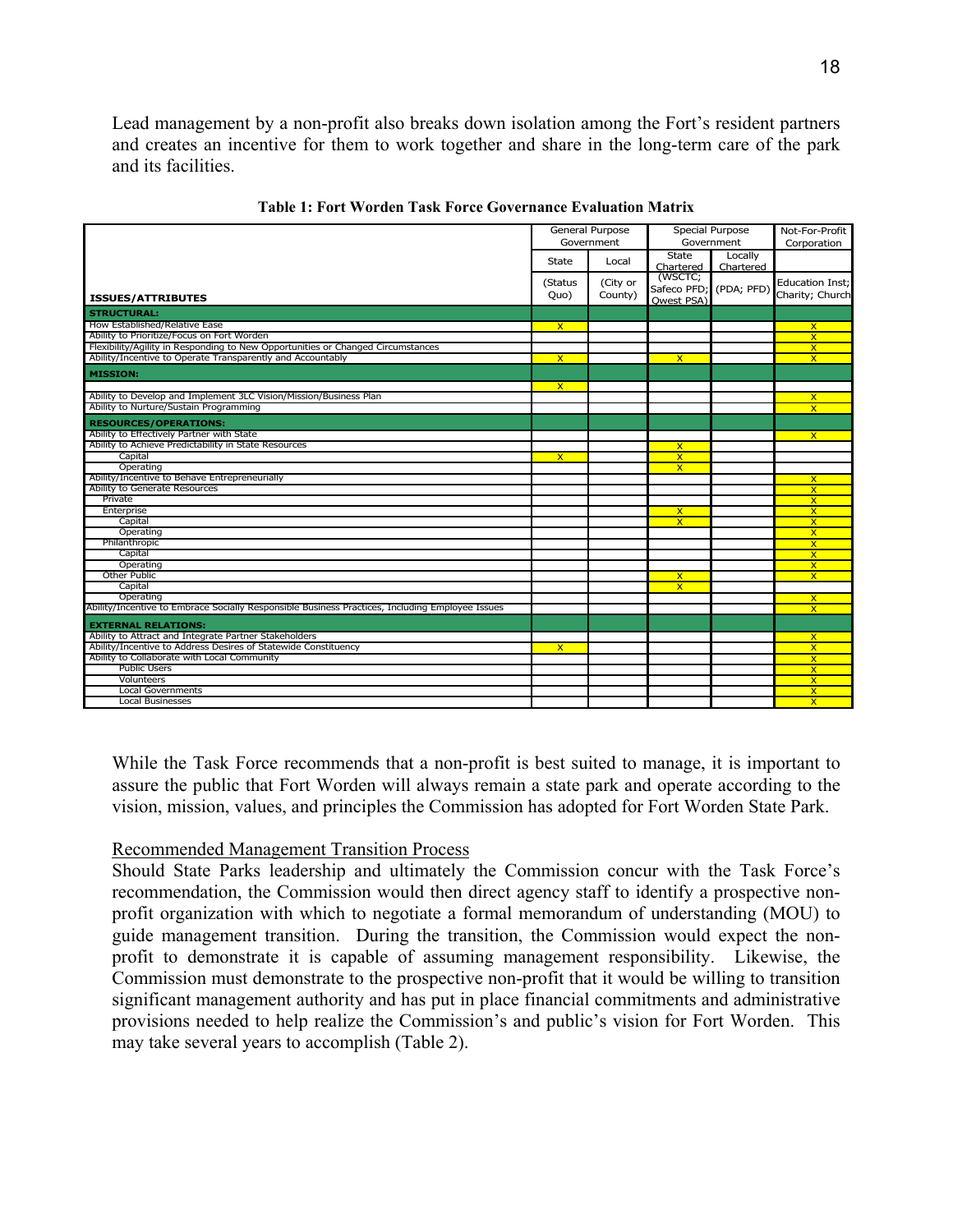|                                                                          |            |        | 2008<br>2009 |   |        |            |                       |       |      |      |   | 2010 through 2013 |             | 2014   |                 |                       |  |  |  |
|--------------------------------------------------------------------------|------------|--------|--------------|---|--------|------------|-----------------------|-------|------|------|---|-------------------|-------------|--------|-----------------|-----------------------|--|--|--|
| <b>Task</b>                                                              | Sept<br>ទី | o<br>ă |              | Ě | ē      | ರ<br>Cuan. | larch                 | April | ∣៖   | bmLe | ξ | lang              | g<br>iember | ۰<br>Ф | z<br>٥<br>ember | o<br>Ф<br>Φ<br>ᇴ<br>≘ |  |  |  |
| Commission adopts facility plans and authorizes preparation of MOU       |            |        |              |   |        |            |                       |       |      |      |   |                   |             |        |                 |                       |  |  |  |
| State Parks staff identifies prospective non-profit                      |            |        |              |   |        |            |                       |       |      |      |   |                   |             |        |                 |                       |  |  |  |
| Staff negotiates MOU with prospective non-profit                         |            |        |              |   |        |            |                       |       |      |      |   |                   |             |        |                 |                       |  |  |  |
| Commission and non-profit board approve MOU for execution by staffs      |            |        |              |   |        |            |                       |       |      |      |   |                   |             |        |                 |                       |  |  |  |
| State Parks and non-profit staffs work to achieve milestones in MOU      |            |        |              |   |        |            |                       |       |      |      |   |                   |             |        |                 |                       |  |  |  |
| State Parks and non-profit staffs negotiate long-term lease (or similar) |            |        |              |   |        |            |                       |       |      |      |   |                   |             |        |                 |                       |  |  |  |
| Commission and non-profit board approve long-term lease (or similar)     |            |        |              |   |        |            |                       |       |      |      |   |                   |             |        |                 |                       |  |  |  |
| .                                                                        |            |        |              |   | $\sim$ |            | $\bullet$ . $\bullet$ |       | $-1$ |      |   |                   |             |        |                 |                       |  |  |  |

|  | <b>Table 2: Approximate Transition Timing</b> |  |
|--|-----------------------------------------------|--|
|  |                                               |  |

Staff should ask the Commission to authorize execution of a MOU with specific, measurable commitments that it and the prospective non-profit must satisfy in order for a management transfer to occur. Similarly, the non-profit's board of directors should also be asked to authorize execution of the MOU, thereby committing itself to the transition. Both the Commission and the non-profit's board must approve the final MOU.

Both parties would agree that if respective milestones and commitments are met, transfer of management authority and responsibility would be negotiated. Ultimate transfer of management would likely take the form of a long-term master lease.

# MOU Negotiation Framework

The Task Force spent a lot of time discussing the kind of accomplishments needed to assure the Commission, Governor, Legislature, and the public that a non-profit could manage Fort Worden in the public interest – and achieve the life-long learning center vision. To that end, the Task Force recommends that a MOU between the Commission and prospective non-profit include provisions in the following areas: Leadership and Governance; Business Development; Program and Partner Development; Operating Funding; Capital Funding; Community and Constituent Relations; and Employee Relations, some elements of which are summarized below.

# *Program and Partner Development (Life-Long Learning Center)*

The non-profit will:

- 1. Work with all organizations operating at the Fort to adopt a classification system and selection criteria to guide recruitment, retention, and development of long-term contractual relationships with non-profit and business partners.
- 2. Coordinate and manage new program offerings by *new* and *existing* partners to a level to be determined consistent with the life-long learning center vision.
- 3. Develop with all partners a marketing and communications (media) plan that promotes "Fort Worden" as a unifying brand.

# *Leadership and Governance*

The non-profit will:

- 1. Develop organizational capabilities and capacities necessary to enter into a long-term master lease with the Commission, including hiring an executive team with skills/experience in management of a historic facility and the envisioned programs of a life-long learning center.
- 2. Recruit board members with widely recognized profiles, appropriate business acumen, and philanthropic capacity, and including a State Park representative.
- 3. Establish opportunities for engagement by partners in management of the Fort.
- 4. Put in place administrative and reporting systems that ensure management of the Fort is conducted fairly, ethically and transparently, consistent with State and Commission policy.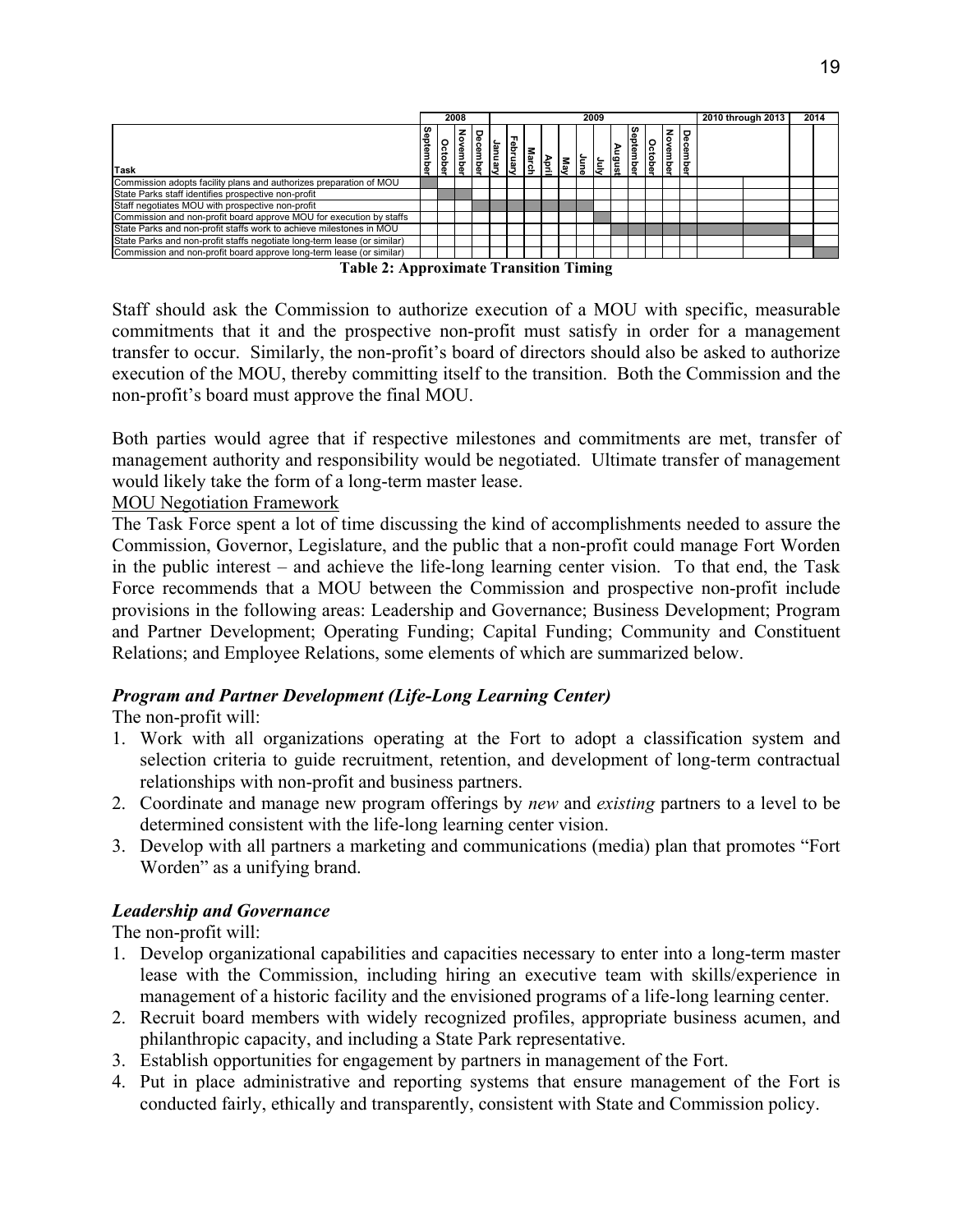The Commission will work with the non-profit to establish ways for the public to continue to provide meaningful input into management and development of the Fort.

# *Business Development*

The non-profit will:

- 1. Develop and implement a start-up business plan that is informed by the Business and Implementation Plan completed by PROS.
- 2. Develop and manage equitable means for all partner organizations to contribute to the longterm sustainability of programs and facilities.
- 3. Adopt a business strategy to develop and manage accommodations.
- 4. Work with the Commission to develop and implement a park-wide information management system.
- 5. Work with partners to align their organizational planning with that of overall Fort Worden program goals.
- 6. Increase concession and other earned revenues to levels to be determined.

The Commission will:

- 1. Confirm authority to establish long-term business relationships (e.g., long-term lease terms that encourage capital investment and concession agreements of longer than seven years).
- 2. Work with the non-profit to develop and implement the park-wide information system.
- 3. Work with the non-profit to develop a funding strategy for transition activities (i.e., completing milestones outlined in this document).

# *Operations Funding*

The non-profit will:

- 1. Secure from all partners increased commitments that meaningfully contribute to on-going operation of the Fort (includes both monetary and non-monetary commitments to a level to be determined).
- 2. Complete a fund raising feasibility analysis/plan and secure donations to levels over time to be determined.
- 3. Assist individual partner organizations in raising donated funds.
- 4. Establish operating reserves, endowment and/or line of credit to demonstrate long-term financial stability.

The Commission will remain committed to the financial stability of Fort Worden and explore mechanisms through which it can provide it a predictable level of on-going operations support, provided this support does not result in significant financial impacts to the rest of the state park system.

# *Capital Funding*

The Commission and the non-profit will:

- 1. Develop a shared long-term facility development plan that combines philanthropic, enterprise, and state funding.
- 2. Prepare 10-year capital plan approved by OFM to help ensure a multi-biennium capital and planned maintenance commitment to Fort Worden State Park.